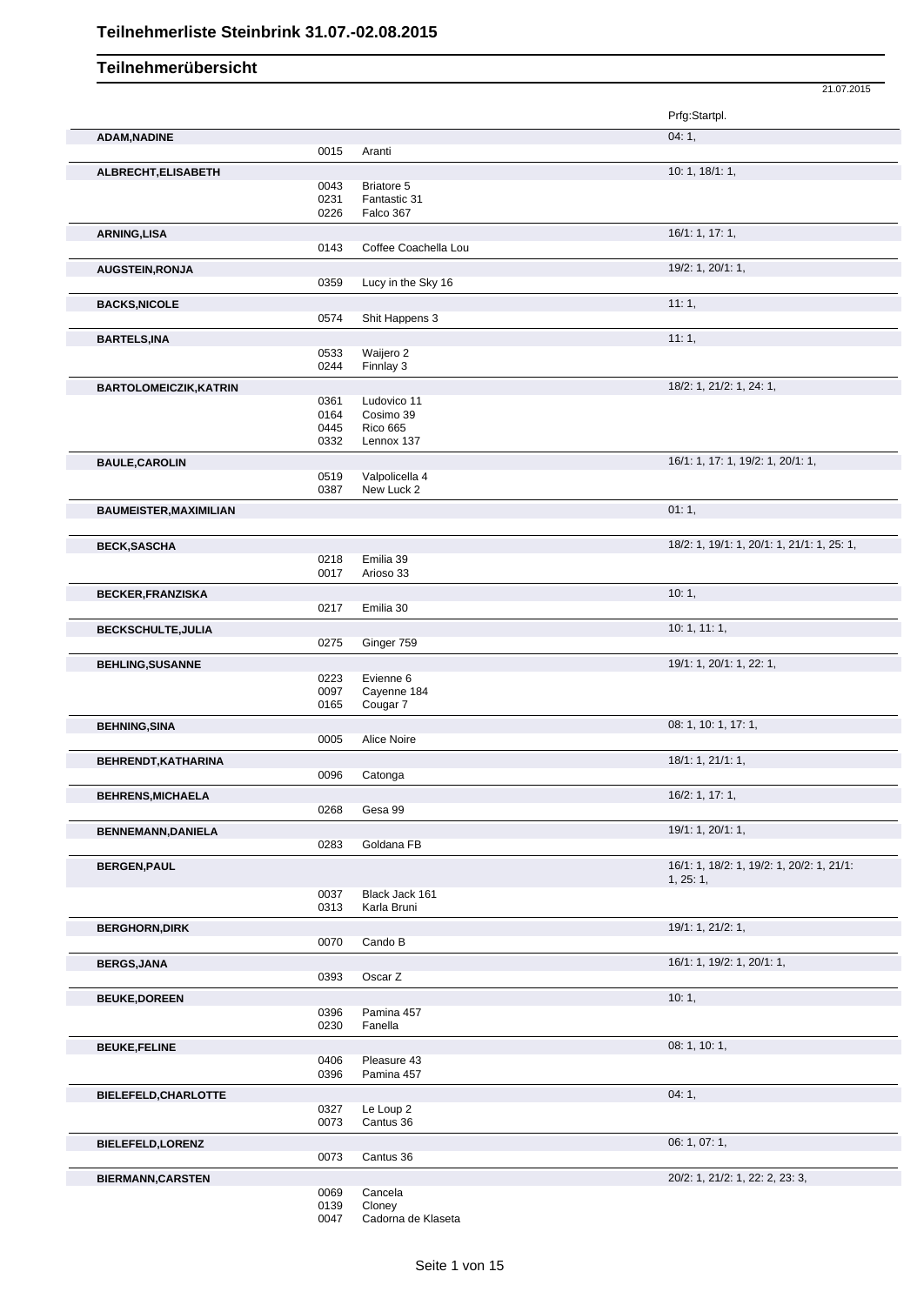Prfg:Startpl.

21.07.2015

|                                 | 0155<br>0039 | Contigo 39<br><b>Bloofield S</b> |                                          |
|---------------------------------|--------------|----------------------------------|------------------------------------------|
|                                 | 0121         | Chiara S 4                       |                                          |
|                                 | 0118         | Chaya 7                          |                                          |
|                                 | 0480         | Selva 4                          |                                          |
|                                 | 0124         | Chicago 156                      |                                          |
|                                 | 0171         | Cyprina 3                        |                                          |
| <b>BIGDON, KARL</b>             |              |                                  | 24:1,                                    |
|                                 | 0457         | Royal Dancer B                   |                                          |
| <b>BIGDON, VIKTORIA</b>         | 0446         | Rien ne va plus 39               | 18/2: 3, 20/2: 3, 21/2: 3, 23: 1, 24: 1, |
|                                 | 0362         | Ludowika B                       |                                          |
|                                 | 0302         | Indian Summer 117                |                                          |
|                                 | 0103         | C'est la vie 153                 |                                          |
| <b>BLOCK, CHARLOTTE</b>         |              |                                  | 02: 1, 03: 1,                            |
|                                 | 0560         | Benny                            |                                          |
| <b>BODENSTAB, LENA SOPHIE</b>   |              |                                  | 18/2: 1, 19/2: 2, 20/2: 1, 21/2: 1,      |
|                                 | 0492         | Sir Schröder                     |                                          |
|                                 | 0342         | <b>Lollipop Boy</b>              |                                          |
| <b>BOEDECKER,LAURA</b>          |              |                                  | 12: 1, 14: 1, 19/2: 2, 20/2: 2, 21/2: 2, |
|                                 |              |                                  | 23: 1, 25: 1,                            |
|                                 | 0085         | Cartagena 11                     |                                          |
|                                 | 0264         | Gamina 11                        |                                          |
|                                 | 0068         | Canberra 56                      |                                          |
| <b>BOEHME-TENTI, ANDREAS</b>    |              |                                  | 01:1,                                    |
|                                 | 0564         | <b>Billy</b>                     |                                          |
| <b>BOEHME-TENTI,SARAH</b>       |              |                                  | 01:1,                                    |
|                                 | 0564         | <b>Billy</b>                     |                                          |
| <b>BOETTCHER, KURT-HEINRICH</b> |              |                                  | 12: 2, 13: 2, 14: 2,                     |
|                                 | 0134         | Ci Ci Top                        |                                          |
|                                 | 0501         | Stellas Highlight                |                                          |
|                                 | 0051         | California 105                   |                                          |
|                                 | 0175<br>0066 | Daisy B<br>Campino 515           |                                          |
|                                 |              |                                  |                                          |
| <b>BORCHERDING, SIMONE</b>      | 0360         | Ludewig 4                        | 09: 1, 24: 1,                            |
|                                 | 0524         | Verdi 49                         |                                          |
| <b>BORCHERS,CANDY</b>           |              |                                  | 08: 1, 16/1: 2, 17: 1,                   |
|                                 | 0407         | Quamby 3                         |                                          |
|                                 | 0458         | Royal Lady 48                    |                                          |
| <b>BREDEMEIER, CARINA</b>       |              |                                  | $18/2$ : 1, $21/1$ : 1,                  |
|                                 | 0550         | Zaphir 8                         |                                          |
| BREDTHAUER, CLAUDIA             |              |                                  | 16/2:1,                                  |
|                                 | 0242         | Fimiro                           |                                          |
| <b>BRUEGGEMANN, MERLE</b>       |              |                                  | 04: 1, 06: 1, 07: 1,                     |
|                                 | 0190         | Dileila 9                        |                                          |
| BRUEGGEMANN-LUERSEN, MARIO      |              |                                  | 04:1,08:1,                               |
|                                 | 0267         | Georg 53                         |                                          |
| <b>BRUEMMER, LENA</b>           |              |                                  | 18/2: 2, 19/2: 2, 20/2: 2,               |
|                                 | 0331         | Lementino                        |                                          |
|                                 | 0208         | Dustin K4                        |                                          |
|                                 | 0422         | Quinto 74                        |                                          |
|                                 | 0482         | Seven Up 43                      |                                          |
| <b>BRUNS, JESSIKA</b>           |              |                                  | 04: 1, 16/2: 1, 17: 1,                   |
|                                 | 0211         | Eckrodt                          |                                          |
| <b>BRUNS, KERSTIN</b>           |              |                                  | 06: 1, 07: 1, 16/2: 1, 17: 1, 24: 1,     |
|                                 | 0052         | Calinda                          |                                          |
| <b>BUCK, MAREIKE</b>            |              |                                  | 04:1,                                    |
|                                 | 0463         | Sahneschnitte 4                  |                                          |
| <b>BUECHNER, CHRISTINA</b>      |              |                                  | 19/2: 2, 20/2: 2, 22: 2,                 |
|                                 | 0198         | Dollarteur                       |                                          |
|                                 | 0078         | Captain Future 14                |                                          |
|                                 | 0166<br>0335 | Count Crossy<br>Lillifee L       |                                          |
|                                 | 0153         | Contalia                         |                                          |
|                                 | 0530         | Vincent 163                      |                                          |
|                                 | 0095         | Catonera B                       |                                          |
|                                 | 0265         | Gatsby L                         |                                          |
| <b>BUECKMANN, MARIE</b>         |              |                                  | 02: 1, 05: 1,                            |
|                                 | 0552         | Lotta                            |                                          |
| <b>DUEMIZED ELIOADETH</b>       |              |                                  | 11.1                                     |

**BUENKER, ELISABETH**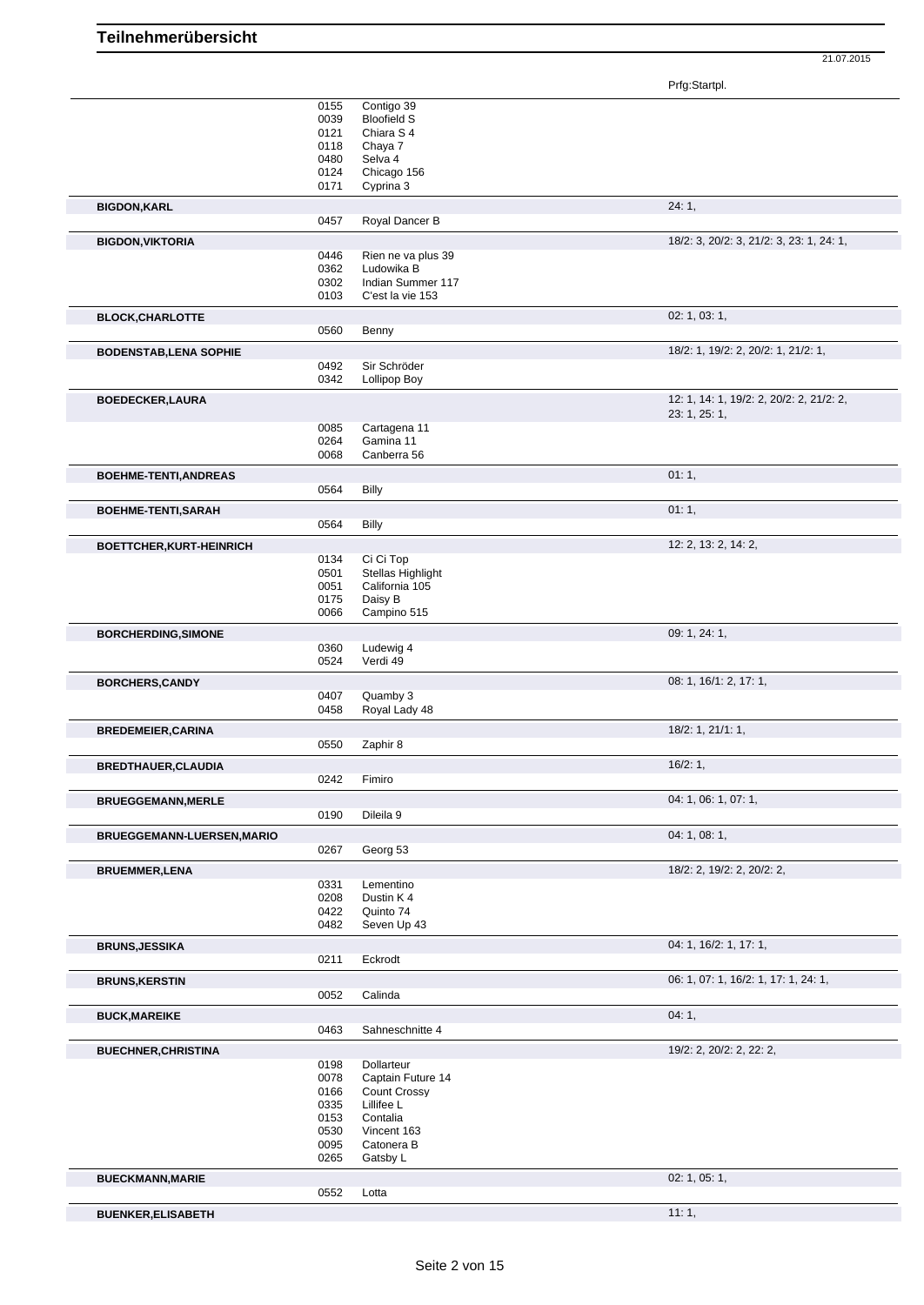|                                    |              |                     | Prfg:Startpl.                              |
|------------------------------------|--------------|---------------------|--------------------------------------------|
|                                    | 0426         | Rabinus             |                                            |
| <b>BUNGE, FRANZISKA</b>            |              |                     | 09: 1, 10: 1, 11: 1,                       |
|                                    | 0261         | Frozen Daiquiri     |                                            |
|                                    | 0504         | Such a Kiss         |                                            |
|                                    | 0194         | Django 371          |                                            |
| <b>BURO, JASMIN</b>                |              |                     | 18/1: 1, 19/1: 1, 20/1: 1, 21/1: 1,        |
|                                    | 0491         | Sir Horst           |                                            |
|                                    | 0498         | Sophie B            |                                            |
|                                    | 0130         | Chorusline 3        |                                            |
| <b>BYTOMSKI,LAURA</b>              |              |                     | 16/1: 1, 18/1: 1, 19/2: 1,                 |
|                                    | 0468         | San Miguel 4        |                                            |
|                                    | 0518         | Valencia D.C.       |                                            |
| <b>CLASSEN, VANESSA</b>            |              |                     | 19/2: 1, 20/1: 2, 22: 1,                   |
|                                    | 0023         | Ayleen 30           |                                            |
|                                    | 0271         | Gianfranko          |                                            |
|                                    |              |                     |                                            |
| <b>CORDES, LARS-GOERAN</b>         |              |                     | 12: 1, 14: 2, 18/1: 2, 19/1: 1, 20/1: 1,   |
|                                    | 0472<br>0140 | Saphia 3<br>Cocadro |                                            |
|                                    | 0338         | Linnify             |                                            |
|                                    | 0532         | Vivion 2            |                                            |
|                                    |              |                     |                                            |
| <b>CZECH, CAROLIN</b>              |              |                     | 14: 1, 19/1: 1,                            |
|                                    | 0228         | Famous Flip         |                                            |
| <b>CZERWINSKI, ALINA</b>           |              |                     | 11:1,                                      |
|                                    | 0245         | Fino Royal          |                                            |
| <b>DAMM, MATTHIAS</b>              |              |                     | 18/2: 1, 21/1: 1, 24: 1,                   |
|                                    | 0254         | Florentiner 27      |                                            |
|                                    | 0235         | Feenblitz           |                                            |
|                                    |              |                     |                                            |
| DANNAPPEL, CHIARA                  |              |                     | 10:1,                                      |
|                                    | 0109<br>0460 | Chap 45<br>Ruby 164 |                                            |
|                                    |              |                     |                                            |
| DEEPE, CELINE                      |              |                     | 16/1: 2, 18/1: 2,                          |
|                                    | 0168         | Cryptic Moon        |                                            |
|                                    | 0167         | <b>Cristal Dark</b> |                                            |
| <b>DEPPE, JESSICA</b>              |              |                     | 16/2: 1, 17: 1,                            |
|                                    | 0413         | Quelle 19           |                                            |
|                                    |              |                     | 08: 2, 09: 2, 10: 1,                       |
| DIEL, SARAH                        | 0274         | <b>Gina 1462</b>    |                                            |
|                                    | 0100         | Celtic Star 4       |                                            |
|                                    |              |                     |                                            |
| DOEDING, MARVIN                    |              |                     | 04: 1, 06: 1, 16/2: 1,                     |
|                                    | 0430         | Raico 3             |                                            |
| DRINKUTH, FRAUKE                   |              |                     | 08: 1, 09: 1, 10: 1, 11: 1,                |
|                                    | 0404         | Pinkabelle          |                                            |
| <b>DUNKELBERG, SUSANNE</b>         |              |                     | 16/2: 1, 17: 1,                            |
|                                    | 0443         | Revival 8           |                                            |
|                                    |              |                     |                                            |
| <b>DUSELLA, DANA</b>               |              |                     | 06: 1, 16/2: 1, 18/1: 1,                   |
|                                    | 0435         | Ratinga             |                                            |
| DUVENECK, SARAH                    |              |                     | 11:1,                                      |
|                                    | 0343         | London Boy 3        |                                            |
|                                    | 0187         | Diamond Boy 11      |                                            |
| EICKBUSCH, JULIA                   |              |                     | 18/1: 1, 19/1: 1, 20/1: 1, 21/1: 1, 25: 1, |
|                                    | 0092         | Cassinia 2          |                                            |
|                                    |              |                     |                                            |
| <b>EISBERG, MICHAEL</b>            |              |                     | 12: 1, 14: 2, 15: 1,                       |
|                                    | 0416         | Quidalgo 2          |                                            |
|                                    | 0024         | Bacanti             |                                            |
| EMMERMANN, CARINA                  |              |                     | 04:1,                                      |
|                                    | 0018         | Assilabico          |                                            |
| ENDERLIN, CLAUDIA                  |              |                     | 08: 1, 10: 1, 11: 1,                       |
|                                    | 0203         | Donna Mae           |                                            |
|                                    |              |                     |                                            |
| <b>ENGELKING, JULIANE</b>          |              |                     | 14: 1, 15: 1, 19/2: 1, 20/2: 1, 24: 1, 25: |
|                                    |              |                     | 1,                                         |
|                                    | 0081         | Carla 188           |                                            |
| <b>ENGELKING, MEIKE</b>            |              |                     | 16/2: 1, 17: 1,                            |
|                                    | 0156         | Contigo 46          |                                            |
|                                    |              |                     | 10: 1, 11: 1,                              |
| <b>ENNINGA, JULE-CHRISTIN</b>      | 0441         | Remi Matin L        |                                            |
|                                    |              |                     |                                            |
| <b>ERNSTING, BARBARA</b>           |              |                     | 06: 1, 16/2: 1, 17: 1,                     |
|                                    | 0048         | Cailly              |                                            |
| <b>ESTEVE ROESLER, MARI CARMEN</b> |              |                     | 04: 1, 07: 1, 16/2: 1, 17: 1, 24: 1,       |
|                                    |              |                     |                                            |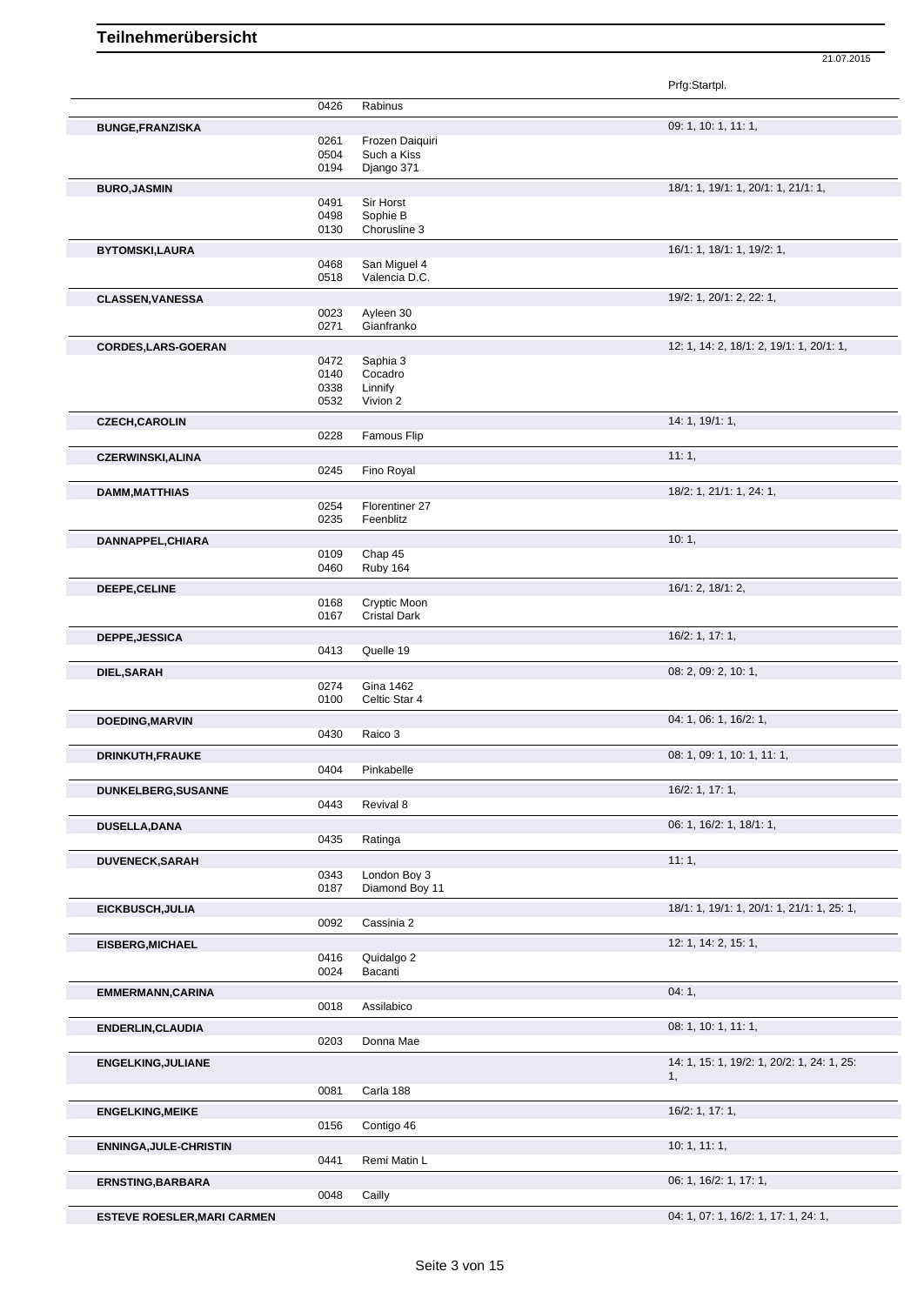|                               |              |                                          | Prfg:Startpl.                                                    |
|-------------------------------|--------------|------------------------------------------|------------------------------------------------------------------|
|                               | 0537         | Walana 4                                 |                                                                  |
| <b>FEHLER, NICOLE</b>         |              |                                          | 07: 1, 08: 1, 09: 1,                                             |
|                               | 0209         | Dylayla Dylay                            |                                                                  |
| <b>FESKE, KATHARINA</b>       |              |                                          | 09: 1, 10: 1, 11: 1,                                             |
|                               | 0538         | Waldo 49                                 |                                                                  |
| <b>FEUERBACH, ANNA</b>        |              |                                          | 10:1,                                                            |
|                               | 0030         | Barney 105                               |                                                                  |
| <b>FIEDLER, VIVIAN</b>        |              |                                          | 09: 1, 18/1: 1, 21/1: 1,                                         |
|                               | 0031         | Baroness 321                             |                                                                  |
| <b>FIERLEY, IMKE</b>          |              |                                          | 04: 2, 08: 1,                                                    |
|                               | 0493<br>0149 | Sir Tullamore<br>Condero D               |                                                                  |
|                               |              |                                          | 06: 1, 07: 1,                                                    |
| <b>FINKENSTAEDT, MAXINE</b>   | 0325         | Layout 14                                |                                                                  |
| <b>FINSTER, CELINA</b>        |              |                                          | 19/2: 1, 20/2: 2, 22: 1,                                         |
|                               | 0334         | Let's Fetz 3                             |                                                                  |
|                               | 0064         | Camiro 43                                |                                                                  |
|                               | 0296<br>0108 | Gristo<br>Chaos Clärchen                 |                                                                  |
| <b>FLACE, PASCAL</b>          |              |                                          | 16/1: 2, 17: 2, 18/2: 1, 19/2: 1,                                |
|                               | 0119         | Che 12                                   |                                                                  |
|                               | 0007         | Amiro 19                                 |                                                                  |
| <b>FRANKE, FRANZISKA</b>      |              |                                          | 13: 1, 16/1: 1,                                                  |
|                               | 0515         | Uli P                                    |                                                                  |
| <b>FRANKE, PIA</b>            |              |                                          | 06: 1, 07: 1, 16/2: 1, 24: 1,                                    |
|                               | 0366<br>0344 | Lysander 108<br>Loona 63                 |                                                                  |
|                               |              |                                          | 18/1:1,                                                          |
| FREIER, MARLEEN               | 0289         | Gorgeous Buddy                           |                                                                  |
| <b>FRERKING, NELE</b>         |              |                                          | 03: 1, 04: 1, 05: 1, 06: 1, 24: 1,                               |
|                               | 0457         | Royal Dancer B                           |                                                                  |
|                               | 0340         | Little Tipi                              |                                                                  |
| FRESE, PAMELA                 |              |                                          | 18/1:2,                                                          |
|                               | 0429<br>0431 | Rahel ZGF<br>Raika ZGF                   |                                                                  |
|                               |              |                                          | 07: 1, 17: 1, 24: 1,                                             |
| <b>GALLA, CARMEN</b>          | 0383         | Nanuk 79                                 |                                                                  |
|                               | 0456         | Rosi 349                                 |                                                                  |
| GALLUSCHKE, JULIA             |              |                                          | 10:1, 11:1,                                                      |
|                               | 0277         | Giorgio Armani 10                        |                                                                  |
| <b>GARBERDING, JASMIN</b>     |              |                                          | 09:1,                                                            |
|                               | 0292         | Gräfin T                                 |                                                                  |
| <b>GELHAUS, BERND</b>         |              |                                          | 18/2: 1, 20/1: 1, 21/1: 1, 23: 1,                                |
|                               | 0403<br>0305 | Pina Colada 197<br>I-Top                 |                                                                  |
| <b>GERBERDING, ANNE-MARIE</b> |              |                                          | 06: 1, 16/2: 1, 17: 1,                                           |
|                               | 0392         | Odin 373                                 |                                                                  |
|                               | 0398         | Penelope 298                             |                                                                  |
| <b>GERDES-ROEBEN, JASMIN</b>  |              |                                          | 07:1,                                                            |
|                               | 0289         | Gorgeous Buddy                           |                                                                  |
| <b>GOSEWEHR, LAURA</b>        |              |                                          | 06: 1, 12: 1, 16/2: 1, 24: 1,                                    |
|                               | 0009         | Amy von den Meweshöfen                   |                                                                  |
| <b>GOSLAR, HENDRIK</b>        |              |                                          | 13: 2, 14: 2, 15: 1, 18/2: 2, 20/2: 2,<br>21/2: 2, 22: 2, 23: 2, |
|                               | 0185         | Di Maggio 5                              |                                                                  |
|                               | 0145         | Colonel Cousteau                         |                                                                  |
|                               | 0159<br>0351 | Copacabana 41<br>Lotte 894               |                                                                  |
|                               | 0337         | Lina Lux                                 |                                                                  |
|                               | 0094         | Catania G                                |                                                                  |
|                               | 0112<br>0146 | Charles de Gaulle H<br>Color of Sunshine |                                                                  |
|                               | 0320         | La Quinara 2                             |                                                                  |
|                               | 0307         | Japan 2                                  |                                                                  |
|                               | 0152<br>0506 | Constantin TH<br>Sugar Baby HRH          |                                                                  |
| <b>GRAU, ARIANE</b>           |              |                                          | 18/1:1,                                                          |
|                               | 0241         | Fillis 15                                |                                                                  |
| GREVE, JULIANA                |              |                                          | 16/1: 1, 18/2: 1, 24: 1,                                         |
|                               | 0433         | Ramina 129                               |                                                                  |

21.07.2015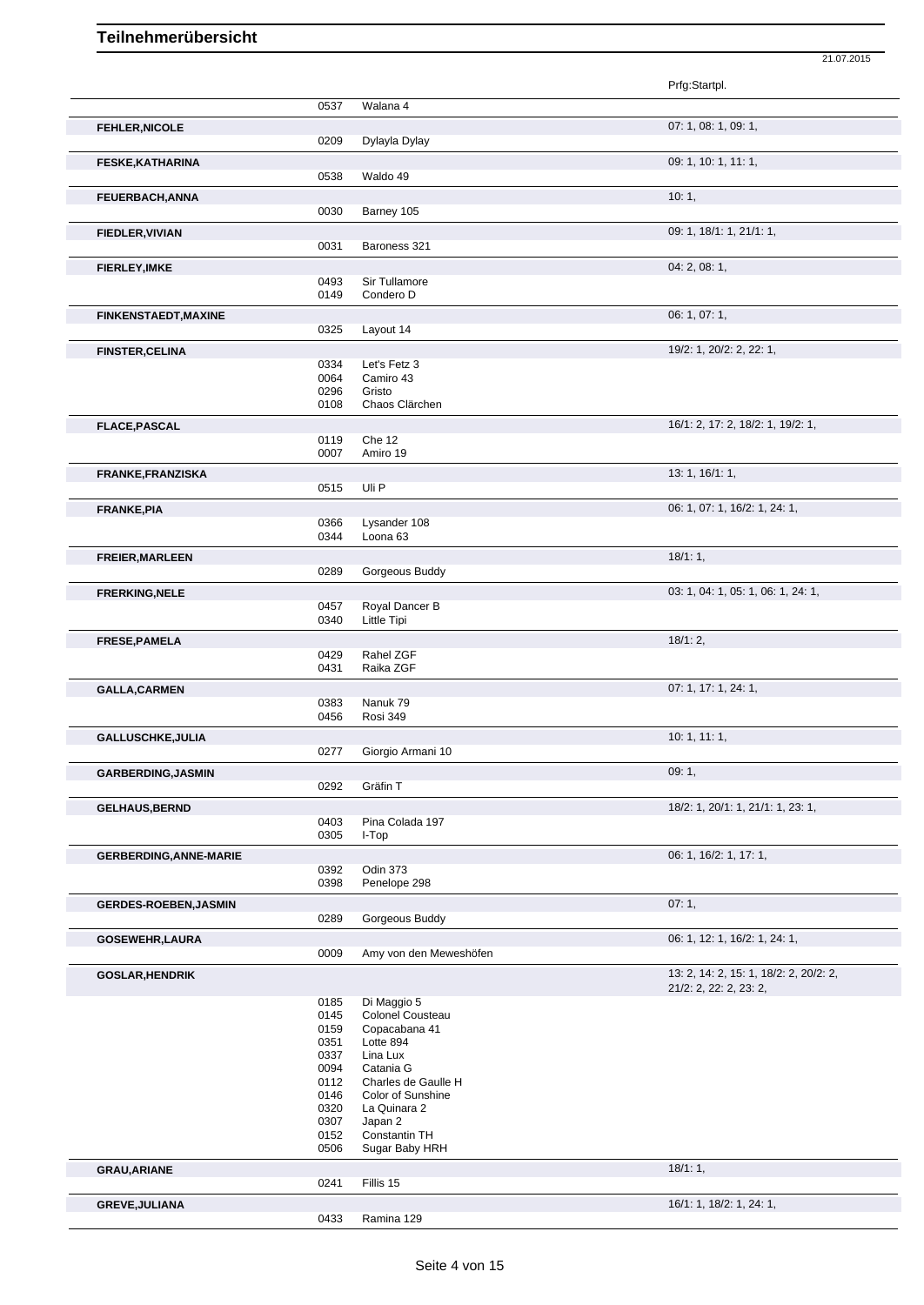|                                  |              |                                     | Prfg:Startpl.                              |
|----------------------------------|--------------|-------------------------------------|--------------------------------------------|
| <b>GREVE, MONA</b>               |              |                                     | 19/2: 1, 20/2: 1, 21/1: 1, 23: 1, 25: 1,   |
|                                  | 0355<br>0346 | Loxley 74<br>Lopez S                |                                            |
| <b>GREVE, WOLFGANG</b>           |              |                                     | 18/2: 2, 20/1: 2, 21/1: 2,                 |
|                                  | 0535         | Waiko 29                            |                                            |
|                                  | 0286         | Good Luck 127                       |                                            |
| <b>GRIESER, HANNA</b>            |              |                                     | 07: 1, 09: 1,                              |
|                                  | 0314         | Kenn Du Mi D                        |                                            |
|                                  | 0233         | Farmer 78                           |                                            |
| <b>GRIMBERG, MELANIE</b>         |              |                                     | 22:1,                                      |
|                                  | 0438         | Reana 2                             |                                            |
| <b>GROEHLICH, ANNA</b>           |              |                                     | 20/1: 2, 22: 2,                            |
|                                  | 0013<br>0053 | Annabell W<br>Calippo 33            |                                            |
|                                  |              |                                     | 01:1,                                      |
| <b>HABIGHORST, CELINA ALICIA</b> |              |                                     |                                            |
|                                  |              |                                     | 09: 1, 10: 1, 11: 1,                       |
| <b>HABIGHORST, CHIARA</b>        | 0205         | Donni Darco                         |                                            |
|                                  |              |                                     | 11:1,                                      |
| HAHLBOHM, ALEXANDRA              | 0238         | Ferencio                            |                                            |
|                                  |              |                                     | 08: 1, 09: 1, 10: 1, 11: 1,                |
| HALLERMANN, ANNE                 | 0240         | Fidelia 169                         |                                            |
|                                  | 0481         | Sensation 36                        |                                            |
| HARDEKOPF-HARTMANN,LINDA         |              |                                     | 10:1, 11:1,                                |
|                                  | 0485         | She's for me                        |                                            |
| <b>HARDERS, JULE TIETJE</b>      |              |                                     | 10: 1, 11: 1,                              |
|                                  | 0385         | Nero 420                            |                                            |
| <b>HARMS, IMKE</b>               |              |                                     | 12: 1, 13: 2, 14: 2, 15: 2,                |
|                                  | 0198         | Dollarteur                          |                                            |
|                                  | 0166         | <b>Count Crossy</b>                 |                                            |
|                                  | 0335         | Lillifee L                          |                                            |
|                                  | 0153         | Contalia                            |                                            |
|                                  | 0530<br>0265 | Vincent 163<br>Gatsby L             |                                            |
|                                  | 0471         | Santiano 31                         |                                            |
|                                  | 0470         | Sandy 570                           |                                            |
| HARTMANN, JANA                   |              |                                     | 18/1: 2, 19/2: 1, 20/1: 1, 21/1: 1, 25: 1, |
|                                  | 0075         | Cape Town 8                         |                                            |
|                                  | 0161         | Cortino 44                          |                                            |
| <b>HASSELBRINK, IRIS</b>         |              |                                     | 14: 1, 19/1: 2, 20/1: 2,                   |
|                                  | 0034         | Bernice 14                          |                                            |
|                                  | 0065         | Campari Bianco                      |                                            |
| <b>HAYN-LAHMEYER, JASMIN VON</b> |              |                                     | 14: 1, 15: 1, 19/1: 2, 20/1: 1,            |
|                                  | 0172<br>0042 | <b>Cypris Blue</b><br>Bohemian Lady |                                            |
|                                  |              |                                     |                                            |
| <b>HEINE, LAURA</b>              | 0542         | Wenaro                              | 09:1,                                      |
|                                  |              |                                     |                                            |
| <b>HEINEKING, THOMAS</b>         |              |                                     | 13: 2, 21/2: 2, 23: 3,                     |
|                                  | 0348<br>0288 | <b>Lord Argentinus</b><br>Gorado    |                                            |
|                                  | 0333         | Leona 65                            |                                            |
|                                  | 0025         | Bacardi 175                         |                                            |
|                                  | 0050         | Calantus 4                          |                                            |
|                                  | 0546         | Wilma B 2                           |                                            |
|                                  | 0090         | Cassano 15                          |                                            |
|                                  | 0358         | Lucky Luke S                        |                                            |
|                                  | 0408<br>0321 | Quandofina                          |                                            |
|                                  | 0183         | Lady For Ever<br>Demet Lamborghini  |                                            |
|                                  | 0182         | Demet Angel Mour                    |                                            |
|                                  | 0197         | Dollar Girl 46                      |                                            |
|                                  | 0322         | Lady Gaga 36                        |                                            |
|                                  | 0088         | Cascaya 76                          |                                            |
|                                  | 0195         | D-Mark 2                            |                                            |
|                                  | 0104         | Chaccrobat                          |                                            |
|                                  | 0365         | Lunes 9                             |                                            |
|                                  | 0475         | Schweiger                           |                                            |
|                                  | 0059<br>0391 | Calle 77                            |                                            |
|                                  | 0181         | OC California 2<br>Demet Adrenalin  |                                            |
|                                  | 0354         | Lousito                             |                                            |
|                                  | 0488         | Silas 215                           |                                            |
|                                  | 0022         | Aweletscho                          |                                            |
|                                  | 0352         | Lou 81                              |                                            |
|                                  | 0549         | Zander 12                           |                                            |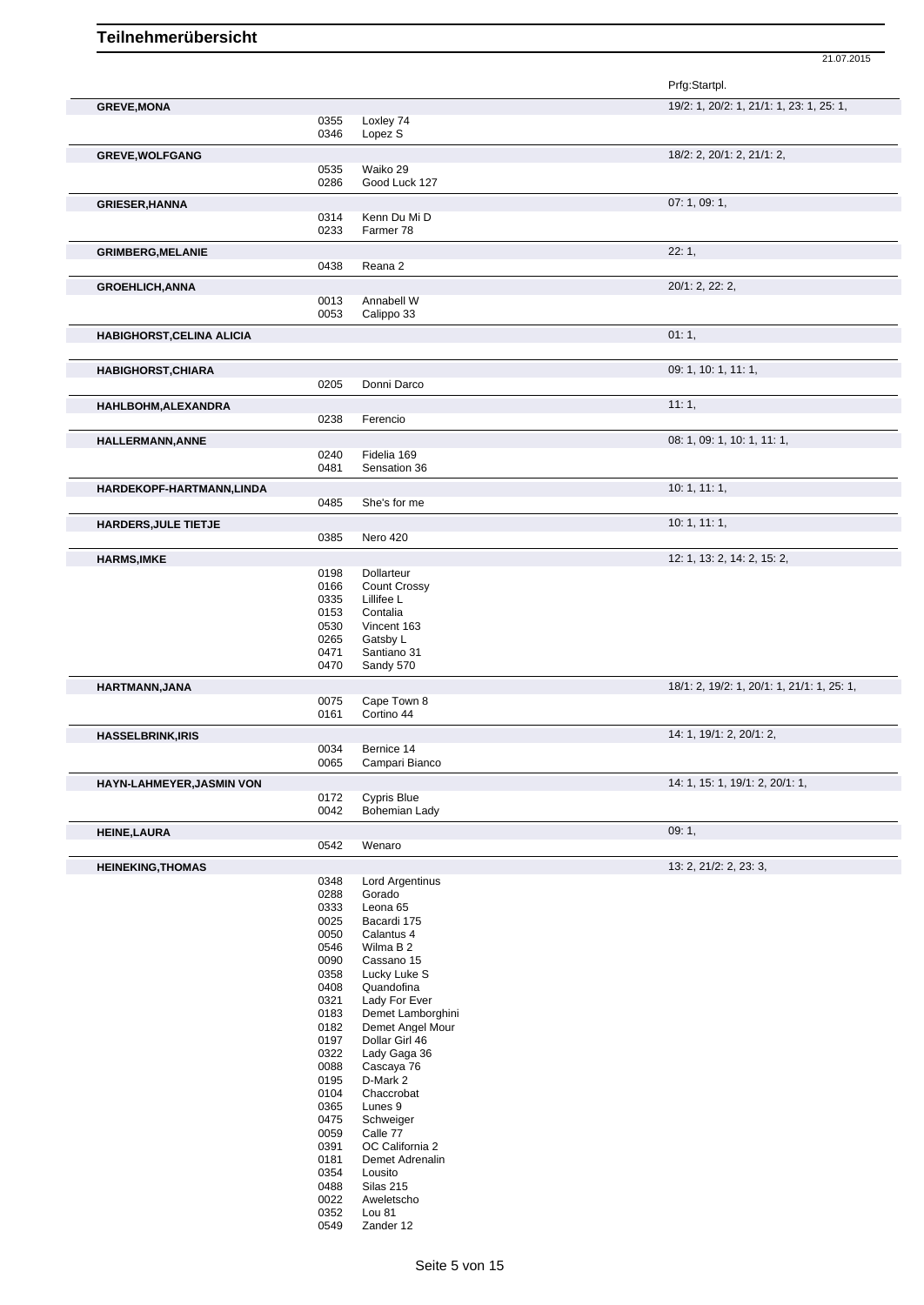|                                 |              |                              | Prfg:Startpl.                                               |
|---------------------------------|--------------|------------------------------|-------------------------------------------------------------|
| <b>HEISTERMANN, MAXIMILIANE</b> |              |                              | 08: 1, 16/1: 1,                                             |
|                                 | 0215         | Elexina                      |                                                             |
| HEITZMANN, SARAH-MARIE          |              |                              | 21/2: 1, 22: 1, 23: 1,                                      |
|                                 | 0545         | Whistler 7                   |                                                             |
|                                 | 0540         | Weggis R                     |                                                             |
|                                 | 0357         | Luciano 230                  |                                                             |
|                                 | 0199         | Doller Lüttchen              |                                                             |
|                                 | 0308         | Jiasan Jive R                |                                                             |
|                                 | 0310         | Jumanji R                    |                                                             |
|                                 | 0529<br>0409 | Vicky Vacitta R<br>Quarina R |                                                             |
|                                 | 0410         | Quassina R                   |                                                             |
| <b>HELD, MELISSA</b>            |              |                              | 07:1,                                                       |
|                                 | 0279         | Gladstone 60                 |                                                             |
|                                 | 0536         | Wailando 11                  |                                                             |
|                                 | 0442         | Revell 12                    |                                                             |
| <b>HELD, VANESSA</b>            |              |                              | 16/1: 1, 17: 1,                                             |
|                                 | 0255         | Foxy Brown 3                 |                                                             |
|                                 | 0490         | Sindra 7                     |                                                             |
|                                 | 0442         | Revell 12                    |                                                             |
|                                 | 0541         | Wellness 52                  |                                                             |
|                                 | 0192         | Dizzy Rascal<br>Espresso 30  |                                                             |
|                                 | 0222<br>0035 | Bernstein 110                |                                                             |
|                                 | 0436         | Raya 66                      |                                                             |
| <b>HENKE, PHILINE</b>           |              |                              | 16/2: 1, 17: 1, 24: 1,                                      |
|                                 | 0060         | Callistro 4                  |                                                             |
| <b>HERBOLD, WIEBKE</b>          | 0241         | Fillis 15                    | 09:1,                                                       |
| <b>HERBST, KRISTINA</b>         |              |                              | 19/1: 1, 20/1: 1, 21/1: 1, 25: 1,                           |
|                                 | 0252         | Floo 3                       |                                                             |
|                                 |              |                              |                                                             |
| HILBERS, JULIA                  |              |                              | 12: 1, 16/1: 1, 18/2: 1,                                    |
|                                 | 0512         | Tinka's Lady                 |                                                             |
| HINZ-MOHRMANN, ALEXANDRA        |              |                              | 19/1: 1, 20/2: 2, 21/2: 1, 23: 1,                           |
|                                 | 0160<br>0010 | Copy Kill<br>Anaconchina     |                                                             |
|                                 | 0467         | Sam Shafishuna               |                                                             |
|                                 | 0489         | Simbriko Joe                 |                                                             |
|                                 | 0328         | Legolas 190                  |                                                             |
|                                 | 0356         | Lucardo 17                   |                                                             |
| HODDE, MICHELLE                 |              |                              | 16/1: 1, 18/1: 1, 19/2: 1, 24: 1,                           |
|                                 | 0389         | No Doktors                   |                                                             |
| HOFFMEIER, HANNAH               |              |                              | 03:1,                                                       |
|                                 | 0379         | Mikado S 3                   |                                                             |
| HOFFMEISTER-MAI,CAROLIN         | 0369         | Mai-Junior                   | 12: 1, 14: 1, 15: 1, 20/2: 1, 22: 1,                        |
|                                 | 0378         | Michel aus Hagewede          |                                                             |
|                                 | 0381         | Monte Cassita                |                                                             |
| HOFFMEYER, VIOLA                |              |                              | 06: 1, 07: 1, 16/2: 1, 17: 1,                               |
|                                 | 0337         | Lina Lux                     |                                                             |
| <b>HOFFNER, MARKUS</b>          |              |                              | 20/1: 1, 21/1: 1, 22: 1, 23: 1,                             |
|                                 | 0294         | Grangina 2                   |                                                             |
| <b>HOHNSTAEDT, JULE</b>         | 0566         | Dana                         | 02: 1, 03: 1, 05: 1,                                        |
|                                 | 0297         | Gunnar 26                    |                                                             |
|                                 | 0514         | Trixi 87                     |                                                             |
|                                 |              |                              | 16/1: 2, 18/2: 2,                                           |
| <b>HOLLWEG,LISA</b>             | 0006         | Amigo 1375                   |                                                             |
|                                 | 0526         | Versace R.H.                 |                                                             |
|                                 | 0019         | Asterix 640                  |                                                             |
| HOPPE, SARAH                    |              |                              | 08: 1, 09: 1, 10: 1,                                        |
|                                 | 0201         | Don Chicco 2                 |                                                             |
| <b>HORMANN, ANNE CAROLIN</b>    |              |                              | 13: 2, 18/2: 1, 19/1: 2, 20/2: 2, 21/2:<br>2, 22: 2, 23: 2, |
|                                 | 0185         | Di Maggio 5                  |                                                             |
|                                 | 0477         | Secret Love HRH              |                                                             |
|                                 | 0116         | Charmeur HRH                 |                                                             |
|                                 | 0186         | Di Napoli HRH                |                                                             |
|                                 | 0478         | See you later HRH            |                                                             |
|                                 | 0033         | Beau Supreme HRH             |                                                             |
|                                 | 0528         | Vestergaard HRH              |                                                             |
|                                 | 0506         | Sugar Baby HRH               |                                                             |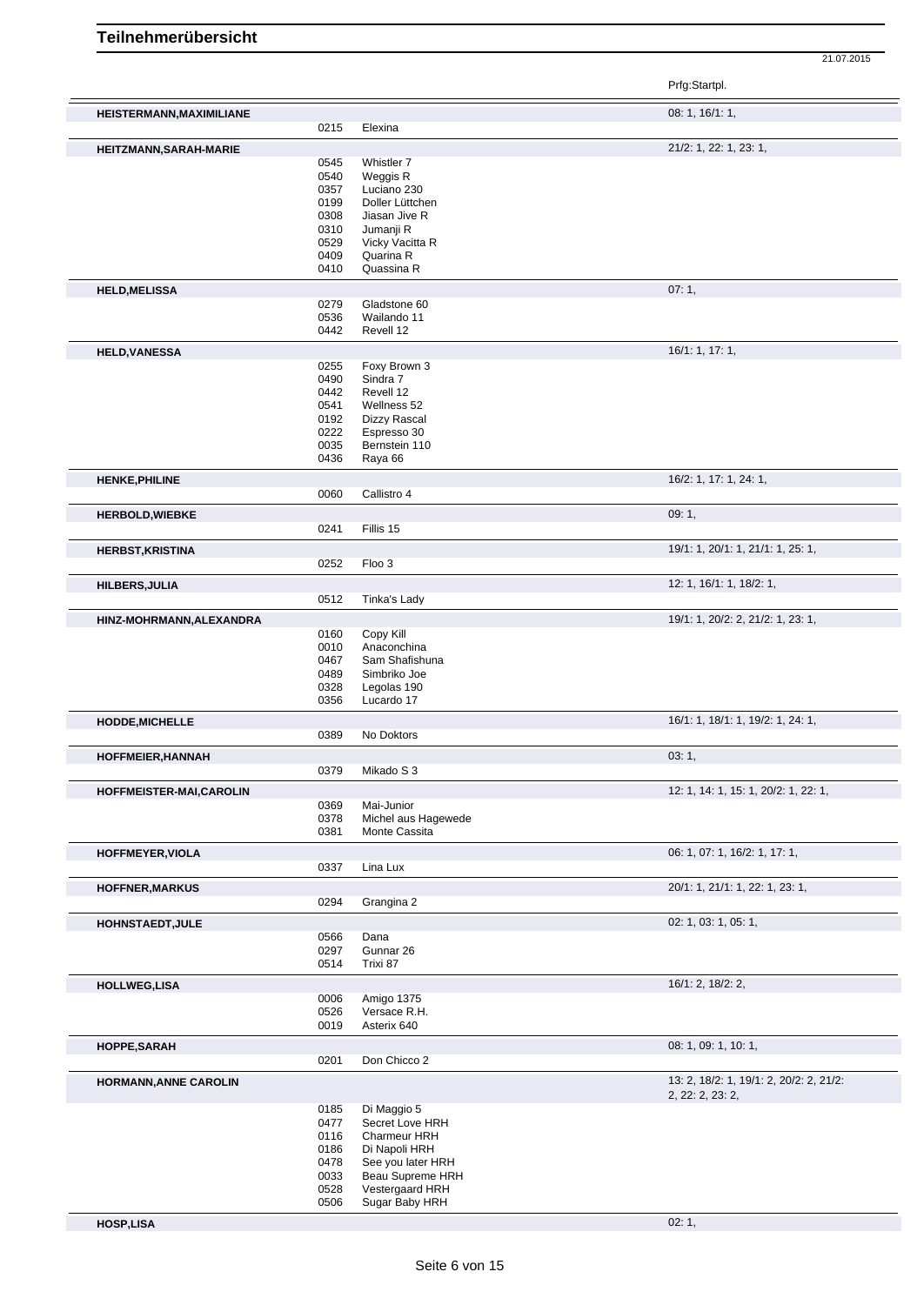|                              |              |                                 | Prfg:Startpl.                              |
|------------------------------|--------------|---------------------------------|--------------------------------------------|
|                              | 0563         | Fara                            |                                            |
| <b>HUESEMANN, HEINER</b>     |              |                                 | 12: 1, 14: 1, 20/2: 1, 22: 1,              |
|                              | 0061         | Callistro H                     |                                            |
|                              | 0049         | Cala di Luna                    |                                            |
| <b>HUTH, HELENE</b>          |              | Florencia 23                    | 11:1,                                      |
|                              | 0253         |                                 |                                            |
| <b>HUTH,PIA</b>              | 0178         | Danny Bo                        | 09:1,                                      |
|                              |              |                                 | 21/2: 1, 23: 1,                            |
| <b>IGGENA, MADELEINE</b>     | 0487         | Shutterboy                      |                                            |
|                              | 0058         | Call on me 6                    |                                            |
| <b>IMBUSCH, NICOLE</b>       |              |                                 | 18/1: 1, 19/2: 1, 20/1: 1, 21/1: 1, 25: 1, |
|                              | 0218<br>0017 | Emilia 39<br>Arioso 33          |                                            |
|                              |              |                                 |                                            |
| <b>IMMOOR, CHRISTIN</b>      | 0496         | Soleado 5                       | 10: 2, 11: 2,                              |
|                              | 0317         | La Coeur 19                     |                                            |
|                              | 0464         | Salida de la luna               |                                            |
| <b>ISMER, ANIK-LUISA</b>     |              |                                 | 01:1,                                      |
|                              | 0553<br>0249 | Anastasia<br>Fleur 375          |                                            |
|                              |              |                                 |                                            |
| <b>ISMER, MALIN KRISTINA</b> | 0555         | Anastasia                       | 02: 1, 03: 1,                              |
|                              | 0380         | Miss Moneypenny 48              |                                            |
|                              | 0249         | Fleur 375                       |                                            |
| <b>ISMER, TANJA</b>          |              |                                 | 08: 1, 09: 1, 10: 1, 11: 1,                |
|                              | 0380<br>0395 | Miss Moneypenny 48<br>Palina WS |                                            |
|                              |              |                                 | 16/1: 1, 17: 1,                            |
| <b>ISRAEL, MARA</b>          | 0347         | Lorana 16                       |                                            |
| <b>JENTZSCH, MARINA</b>      |              |                                 | 11:1,                                      |
|                              | 0036         | Beyla 2                         |                                            |
| <b>JOHN,ILKA</b>             |              |                                 | 06: 1, 08: 1, 09: 1,                       |
|                              | 0371         | Maja 857                        |                                            |
|                              | 0368         | Maddy ma fleur noire            |                                            |
| JONAS, CAROLIN               |              |                                 | 19/2: 1, 20/1: 1,                          |
|                              | 0388         | N-joy                           |                                            |
| <b>JUNGEMEIER, MAIKE</b>     | 0174         | Dabidoo G                       | 08: 1, 09: 1,                              |
|                              |              |                                 |                                            |
| <b>KELLENBERG, SVENJA</b>    | 0427         | Raccoon 5                       | 08:1,                                      |
| <b>KELLERMEIER, ANNE</b>     |              |                                 | 14: 1, 18/1: 1, 21/1: 1,                   |
|                              | 0318         | La Jumpa                        |                                            |
| <b>KIRK, VERENA</b>          |              |                                 | 10:1, 11:1,                                |
|                              | 0450         | Romanesco 3                     |                                            |
| <b>KLAGGE, KATHARINA</b>     |              |                                 | 04: 1, 08: 1,                              |
|                              | 0304         | Ipanemo                         |                                            |
| <b>KLANKE, JESSICA</b>       |              |                                 | 09: 1, 11: 1,                              |
|                              | 0495         | Slowmotion 4                    |                                            |
| <b>KLEIN, BIRGIT</b>         |              |                                 | 11:1,                                      |
|                              | 0312<br>0315 | Karl 36<br>Kora 119             |                                            |
|                              |              |                                 |                                            |
| <b>KLEIN, SONJA</b>          | 0454         | Roquefort 19                    | 11:1,                                      |
|                              | 0122         | Chica de la Luna 17             |                                            |
| KLINGENHAGEN, JANINE         |              |                                 | 08: 1, 09: 1, 10: 1, 11: 1,                |
|                              | 0177         | Dancing Peter                   |                                            |
| <b>KOENEMANN, NICOLE</b>     |              |                                 | 12: 1, 14: 1, 15: 1,                       |
|                              | 0055         | Calisto 13                      |                                            |
|                              | 0029<br>0087 | Barcelona 47<br>Casablanca H 2  |                                            |
| KOHLWEY, KRISTIN             |              |                                 | 19/2: 2, 20/2: 2,                          |
|                              | 0295         | Grannini 8                      |                                            |
|                              | 0232         | Farah Diba R 2                  |                                            |
| KOLAR, CLAIRE                |              |                                 | 08: 1, 09: 1, 16/1: 1, 18/1: 1,            |
|                              | 0505         | Südwind 4                       |                                            |
| KORNHERR, MARTJE             |              |                                 | 02: 1, 03: 1,                              |
|                              | 0141         | Coco Chanel 186                 |                                            |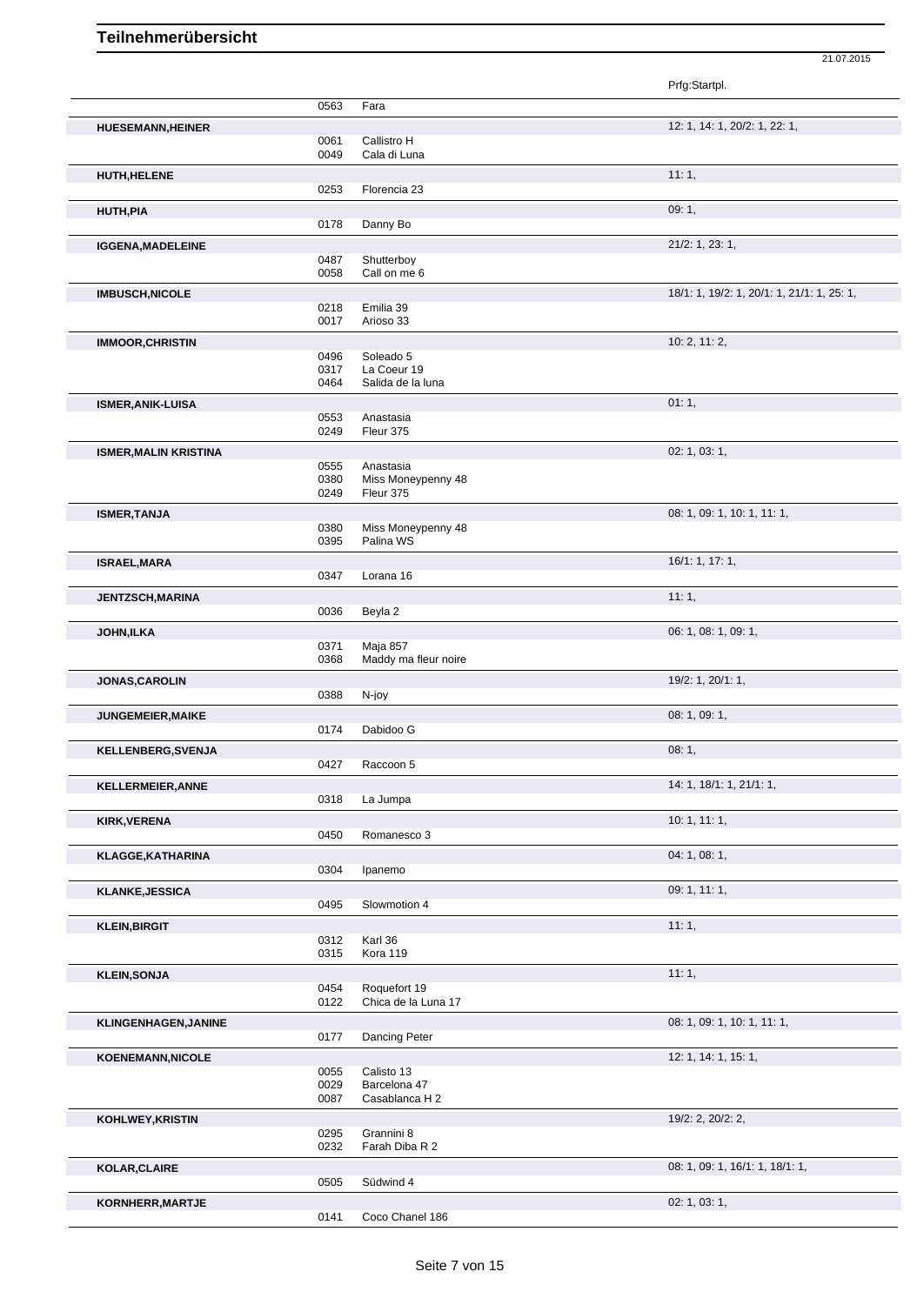|                            |              |                               | 21.07.2015                               |
|----------------------------|--------------|-------------------------------|------------------------------------------|
|                            |              |                               | Prfg:Startpl.                            |
| KORTE, REINHOLD            |              |                               | 06: 1, 07: 1, 16/2: 1, 17: 1,            |
|                            | 0227         | Falk RK                       |                                          |
|                            |              |                               | 12: 1, 16/1: 1,                          |
| KORTENBRUCK, JACQUELINE    | 0101         | Centonella 3                  |                                          |
|                            |              |                               |                                          |
| <b>KRAMER, JOERN</b>       | 0399         | Perla 50                      | 18/2: 1, 20/2: 1, 21/1: 1,               |
|                            |              |                               | 20/2: 1, 21/2: 1, 22: 1, 23: 1,          |
| <b>KRAMER, KIM ADINA</b>   | 0499         | Sputnik 102                   |                                          |
|                            |              |                               |                                          |
| <b>KRAMER, SABINE</b>      |              |                               | 11:1,                                    |
|                            | 0539         | Wanja 420                     |                                          |
| <b>KRAUSE, AILEEN</b>      |              |                               | 04: 1, 08: 1,                            |
|                            | 0458         | Royal Lady 48                 |                                          |
| <b>KRAUSE, DOROTHEA</b>    |              |                               | 16/2: 1, 17: 1,                          |
|                            | 0125         | Chilli Joe K                  |                                          |
| <b>KRIEN, CHANTAL</b>      |              |                               | 06: 1, 16/2: 1,                          |
|                            | 0500         | Stella 975                    |                                          |
| <b>KRUSE, FRANZISKA</b>    |              |                               | 19/1: 1, 20/1: 1, 25: 1,                 |
|                            | 0212         | El Escorial 2                 |                                          |
| <b>KRUSE, PIA</b>          |              |                               | 18/1:1,                                  |
|                            | 0212         | El Escorial 2                 |                                          |
| <b>KUNZ, FRANZISKA</b>     |              |                               | 16/1: 1, 18/1: 1, 19/2: 1,               |
|                            | 0071         | Candykisses                   |                                          |
| <b>LACHNIT, MANUELA</b>    |              |                               | 20/2: 1, 22: 1,                          |
|                            | 0040         | Blue Balou 4                  |                                          |
|                            |              |                               | 03: 1, 05: 1, 06: 1,                     |
| <b>LAHODE, LUISA-SOFIE</b> | 0567         | Palermo <sub>S</sub>          |                                          |
|                            |              |                               |                                          |
| <b>LAMMERS, ANDREA</b>     | 0432         | Raikkonen 2                   | 18/2: 1, 20/1: 1, 21/1: 1, 24: 1,        |
|                            | 0221         | Enville                       |                                          |
|                            |              |                               | 18/2: 1, 20/1: 1, 21/1: 1,               |
| <b>LAMMERS, DORIS</b>      | 0432         | Raikkonen 2                   |                                          |
|                            | 0221         | Enville                       |                                          |
| <b>LANGE, IMKE</b>         |              |                               | 17:1, 19/1:1,                            |
|                            | 0280         | Glamorous M                   |                                          |
| LANGE, JULIA               |              |                               | 12: 1, 13: 2, 14: 2, 15: 2, 21/2: 1, 23: |
|                            |              |                               | 2,                                       |
|                            | 0135         | Ciska 8                       |                                          |
|                            | 0290<br>0420 | Grace Top 2<br>Quinelle 2     |                                          |
|                            | 0262         | Gail's Stakina                |                                          |
|                            | 0131         | Christl 3                     |                                          |
|                            | 0113<br>0525 | Charlsten 8<br>Verdi H        |                                          |
|                            | 0411         | Queen Liesbeth                |                                          |
|                            | 0523         | Ventus 24                     |                                          |
|                            | 0517         | Unella L                      |                                          |
|                            | 0077         | Captain Carlo 2               |                                          |
| <b>LANGE, MARINA</b>       |              |                               | 08: 1, 09: 1,                            |
|                            | 0449         | Rocky Balboa 25               |                                          |
| <b>LANGE, MARTIN</b>       |              |                               | 13: 1, 14: 1,                            |
|                            | 0525         | Verdi H                       |                                          |
|                            | 0411         | Queen Liesbeth                |                                          |
| <b>LANGE, TINA</b>         |              |                               | 13: 2, 23: 2,                            |
|                            | 0079<br>0290 | Caresini<br>Grace Top 2       |                                          |
|                            | 0014         | Anton 657                     |                                          |
|                            | 0262         | Gail's Stakina                |                                          |
|                            | 0131         | Christl 3                     |                                          |
|                            | 0411<br>0419 | Queen Liesbeth<br>Quin-Ba-Lou |                                          |
|                            | 0473         | Schoccocina                   |                                          |
| LANGHORST, FRIEDERIKE      |              |                               | 01: 1, 18/1: 1, 19/1: 1, 24: 1,          |
|                            | 0142         | Coco L                        |                                          |
|                            |              |                               | 02: 1, 05: 1,                            |
| <b>LANGHORST, LEA</b>      | 0558         | Cira8                         |                                          |
|                            |              |                               |                                          |
| <b>LASCHAT, INGA</b>       | 0127         | Chirla                        | 16/1:1,                                  |
|                            |              |                               |                                          |
| LAUE, ANNIKA               | 0056         | Calito 29                     | 07:1, 11:1,                              |
|                            |              |                               |                                          |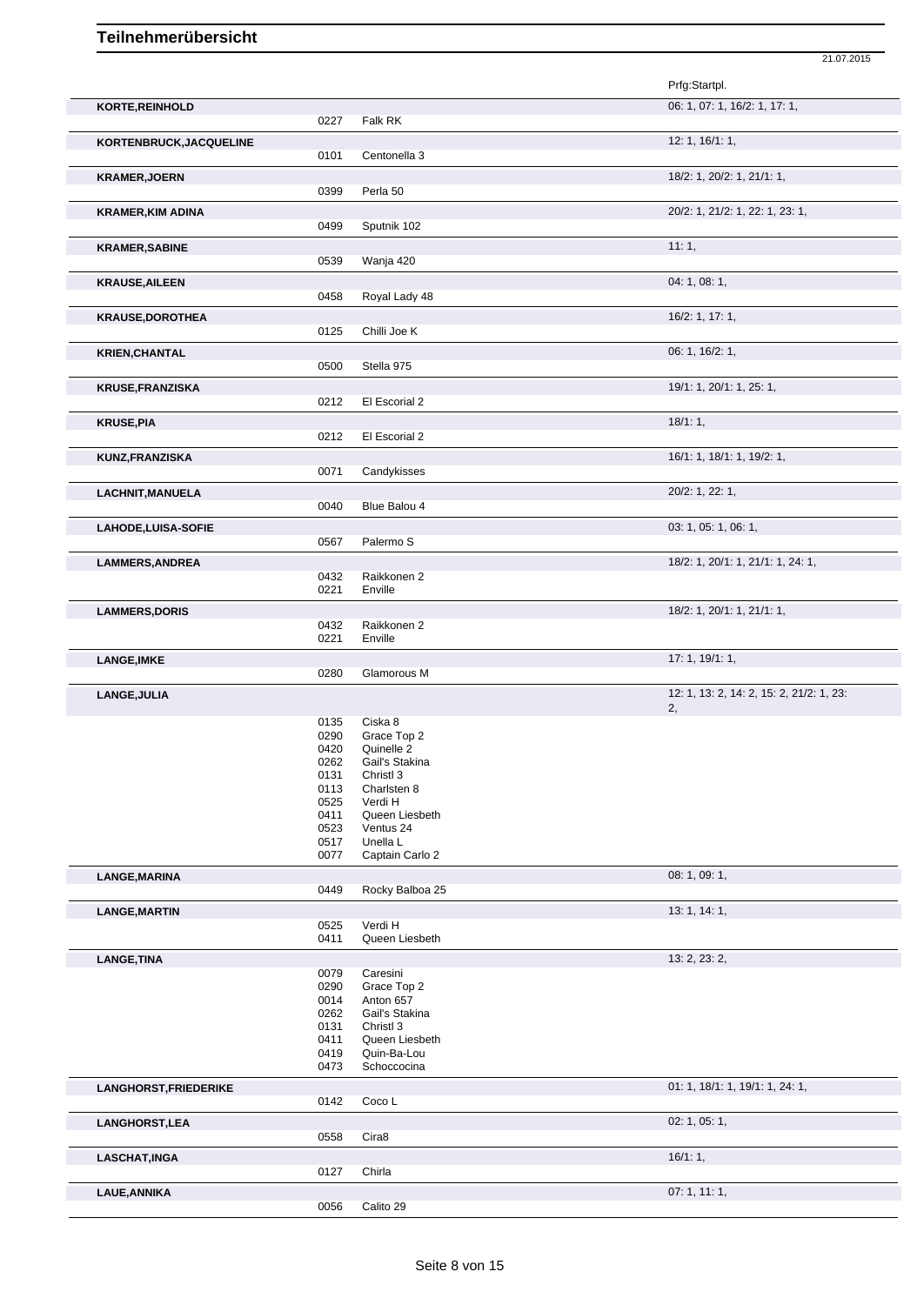Prfg:Startpl.

|                              |      |                       | 14:1,                                      |
|------------------------------|------|-----------------------|--------------------------------------------|
| LAUTH, MIKHAILA              |      |                       |                                            |
|                              | 0288 | Gorado                |                                            |
|                              | 0333 | Leona 65              |                                            |
|                              | 0050 | Calantus 4            |                                            |
|                              | 0110 | Chaplin 92            |                                            |
|                              | 0196 | Dollar Boy W          |                                            |
|                              | 0182 | Demet Angel Mour      |                                            |
|                              | 0181 | Demet Adrenalin       |                                            |
|                              | 0354 | Lousito               |                                            |
|                              | 0352 | Lou 81                |                                            |
|                              | 0549 | Zander 12             |                                            |
|                              |      |                       |                                            |
| <b>LEGROS, FABIAN</b>        | 0214 | <b>Elegance Noire</b> | 18/2: 1, 22: 2, 23: 2,                     |
|                              | 0405 | Pipi Lotta 3          |                                            |
|                              | 0026 | Baghira du Rouet      |                                            |
|                              | 0278 | Giulietta 16          |                                            |
|                              | 0417 | Quidams Girl          |                                            |
|                              | 0091 | Cassilia 4            |                                            |
|                              | 0138 | Clio Quidam           |                                            |
| <b>LEGROS, NADINE</b>        |      |                       | 20/2: 1, 21/2: 1,                          |
|                              | 0214 | <b>Elegance Noire</b> |                                            |
|                              | 0405 | Pipi Lotta 3          |                                            |
|                              | 0026 | Baghira du Rouet      |                                            |
|                              | 0278 | Giulietta 16          |                                            |
|                              | 0417 | Quidams Girl          |                                            |
|                              | 0091 | Cassilia 4            |                                            |
|                              | 0138 | Clio Quidam           |                                            |
| LEGROS, TAMARA               |      |                       | 16/1: 1, 18/2: 1,                          |
|                              | 0214 | Elegance Noire        |                                            |
|                              | 0405 | Pipi Lotta 3          |                                            |
|                              | 0026 | Baghira du Rouet      |                                            |
|                              | 0278 | Giulietta 16          |                                            |
|                              | 0417 | Quidams Girl          |                                            |
|                              | 0091 | Cassilia 4            |                                            |
|                              | 0138 | Clio Quidam           |                                            |
| <b>LEHMANN, SVENJA</b>       |      |                       | 14: 1, 15: 1,                              |
|                              | 0520 | Vanderbilt 10         |                                            |
|                              | 0521 | Varus 74              |                                            |
|                              | 0012 | Angelina 325          |                                            |
|                              | 0483 | Shalima R             |                                            |
| LEHMKUHL, NICOLE             |      |                       | 20/2: 1, 22: 1,                            |
|                              | 0084 | Carolina 36           |                                            |
|                              | 0269 | Gettina 2             |                                            |
| LEIRICH, VIVIANE             |      |                       | 10: 1, 11: 1,                              |
|                              | 0544 | Whisper 172           |                                            |
|                              | 0466 | Salut mon petit       |                                            |
|                              |      |                       | 09: 1, 11: 1, 19/2: 1, 20/1: 1,            |
| LERCHER, JUTTA               | 0213 | El Pacino             |                                            |
| <b>LICHTSINN, JENS</b>       |      |                       | 14:1, 15:1,                                |
|                              | 0257 | Freddy For Pleasure   |                                            |
| <b>LIEKER, KERSTEN</b>       |      |                       | 09: 1, 17: 1, 18/1: 1, 19/1: 1,            |
|                              | 0274 | Gina 1462             |                                            |
|                              | 0089 | Cassala               |                                            |
| LINDWEDEL, JOSEFINA          |      |                       | 16/1:1,                                    |
|                              | 0382 | Morito 3              |                                            |
|                              | 0374 | Marla 23              |                                            |
|                              | 0045 | Bünteeichen Ricardo   |                                            |
|                              | 0250 | Fleur Jolie 4         |                                            |
|                              | 0157 | Contino 67            |                                            |
| LOEHMANN, DANA               |      |                       | 04:1,06:1,                                 |
|                              | 0557 | Quentchen Glück       |                                            |
| <b>LOHSTROH, JONA SOPHIE</b> |      |                       | 02: 1, 05: 1,                              |
|                              | 0319 | La Kandi              |                                            |
| LUDWIG, JESSICA              |      |                       | 24:1,                                      |
|                              | 0568 | Adlon 75              |                                            |
| <b>LUEHS, ANNINA</b>         |      |                       | 08: 1, 09: 1, 10: 1, 11: 1,                |
|                              | 0311 | Kaiserhit L           |                                            |
| <b>LUETERS, NADINE</b>       |      |                       | 11: 1, 12: 1, 14: 1, 20/2: 2, 21/2: 1, 22: |
|                              |      |                       | 2, 23: 2, 24: 1,                           |
|                              | 0507 | Summertime blues      |                                            |
|                              | 0526 | Versace R.H.          |                                            |
|                              | 0148 | Conbrio 8             |                                            |
|                              | 0486 | Shirley 127           |                                            |
| <b>MALCHAU, DORIS</b>        |      |                       | 10:1, 11:1,                                |
|                              | 0373 | Marathon Man          |                                            |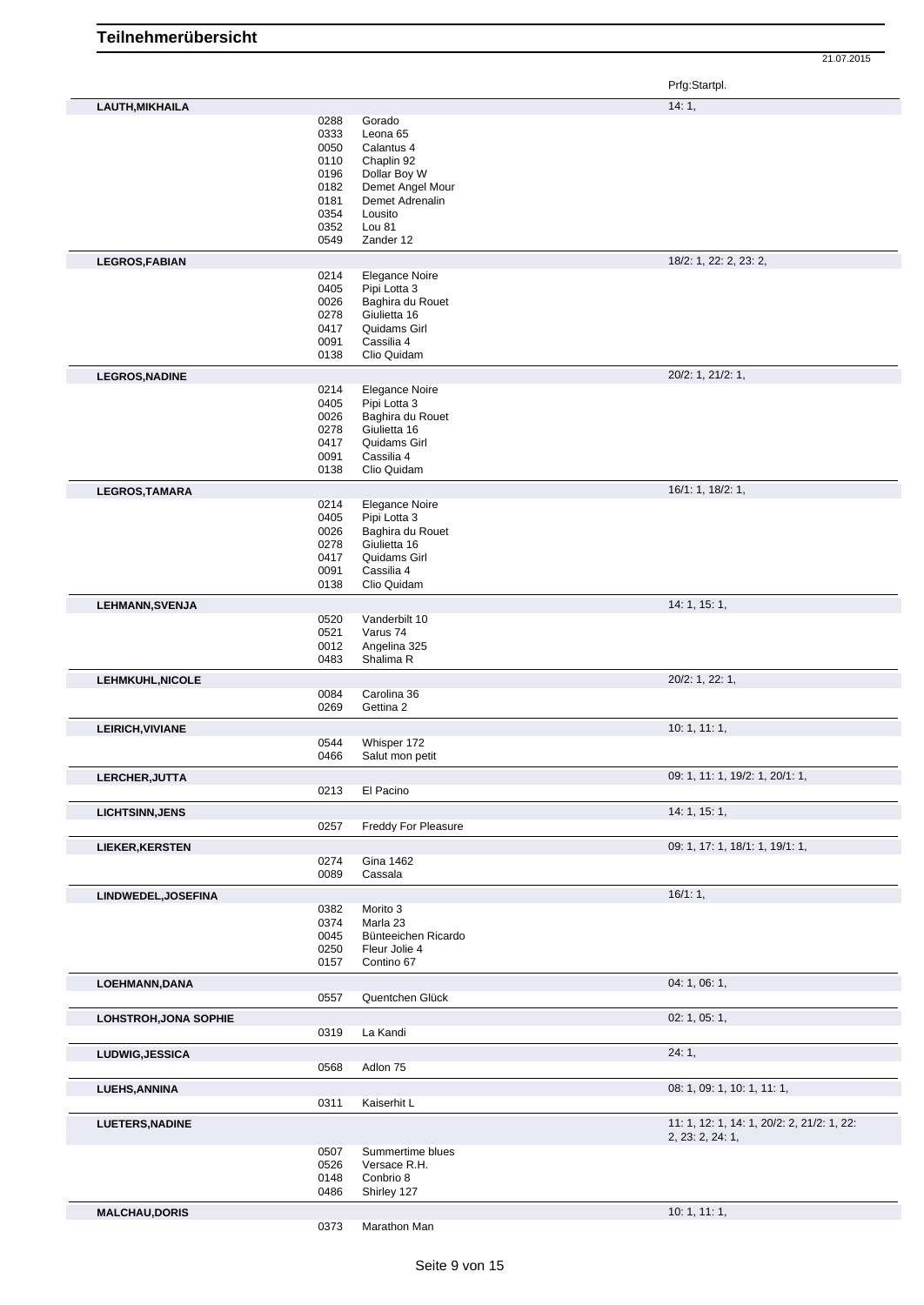|                                    |              |                                 | Prfg:Startpl.                            |
|------------------------------------|--------------|---------------------------------|------------------------------------------|
| <b>MARTEN, VALERIE</b>             | 0128         | Choco Chaarlen                  | 18/2:1,                                  |
| <b>MATSCHURAT, CAROLIN</b>         | 0299         | Heartbreaker 65                 | 19/1: 1, 20/2: 1,                        |
| <b>MEIER, PETER</b>                | 0122         | Chica de la Luna 17             | 20/2: 1, 22: 1,                          |
| <b>MEIJER, INKE</b>                | 0386         | Nevalita M                      | 16/1: 1, 18/1: 1, 19/1: 1,               |
| <b>MEINE, KATHARINA</b>            |              |                                 | 16/2: 1, 17: 1,                          |
|                                    | 0170         | <b>Cypress Hill Charmante</b>   |                                          |
| <b>MEYER, JACQUELINE</b>           |              |                                 | 08: 1, 09: 1, 10: 1, 11: 1,              |
|                                    | 0180         | Davinio 3                       | 02:1,                                    |
| <b>MEYER, LENA</b>                 | 0556         | Starlight                       |                                          |
| <b>MEYER, MERLE</b>                |              |                                 | 08: 1, 16/1: 2, 18/1: 1, 24: 1,          |
|                                    | 0133<br>0176 | Chukk<br>Daisys Dorina          |                                          |
| <b>MEYER, THALIA</b>               |              |                                 | 03: 1, 04: 1, 05: 1, 24: 1,              |
|                                    | 0002         | Ability 21                      |                                          |
| <b>MEYER, VIKTORIA</b>             |              |                                 | 10:1,                                    |
|                                    | 0270<br>0210 | Giabatta<br>Dynastie 106        |                                          |
| MILFERSTAEDT, LAURA                |              |                                 | 07: 1, 16/2: 1, 17: 1, 24: 1,            |
|                                    | 0206         | Doringo 7                       |                                          |
| <b>MINSBERG, LIAM-ELIAS</b>        | 0565         | Kateness                        | 02: 1, 03: 1, 05: 1,                     |
|                                    | 0297         | Gunnar 26                       |                                          |
|                                    | 0514<br>0326 | Trixi 87<br>Le Coeur de Primeur |                                          |
|                                    | 0364         | Luna 1039                       |                                          |
| <b>MINSBERG, MAILIN JOLINA</b>     |              |                                 | 01:1,                                    |
|                                    | 0297<br>0514 | Gunnar 26<br>Trixi 87           |                                          |
| <b>MOELLER, DARIA</b>              |              |                                 | 16/2: 1, 17: 1,                          |
|                                    | 0016         | Arehucas                        |                                          |
| <b>MOELLER, RABEA</b>              | 0093         | Castilho R                      | 04: 1, 08: 1, 09: 1,                     |
| <b>MOHRMANN, SOEREN</b>            |              |                                 | 24:1,                                    |
|                                    |              |                                 |                                          |
| MOHRMANN, VANESSA                  | 0160         | Copy Kill                       | 19/2: 1, 20/2: 1, 21/1: 1, 25: 1,        |
|                                    | 0010<br>0467 | Anaconchina<br>Sam Shafishuna   |                                          |
|                                    | 0489         | Simbriko Joe                    |                                          |
| <b>MUELLER, ANN KATHRIN</b>        | 0509         | Sweet Little Dream HS           | 09:1,                                    |
| <b>MUELLER, JESSICA</b>            |              |                                 |                                          |
|                                    |              |                                 | 06:1,                                    |
|                                    | 0020         | Avajha                          |                                          |
| <b>MUENZBERG, SASKIA</b>           |              |                                 | 19/2: 2, 20/1: 2, 21/1: 2, 24: 1, 25: 1, |
|                                    | 0303<br>0397 | Indorado<br>Papermoon 58        |                                          |
|                                    | 0291         | Gräfin Annabell                 |                                          |
| <b>MUSSMANN, BERND</b>             |              |                                 | 16/1: 2, 17: 2, 18/1: 2, 21/1: 1,        |
|                                    | 0162<br>0202 | Corvus - M<br>Don Romeo 4       |                                          |
| NERGE, LENA                        |              |                                 | 09:1,                                    |
|                                    | 0502<br>0107 | Sternenfee F<br>Chameur 131     |                                          |
|                                    |              |                                 | 08: 1, 10: 1, 17: 1,                     |
|                                    | 0479         | Selina 138                      |                                          |
| NICOLAI, SABRINA<br>NIEMANN, MARJA | 0276         | Ginger 758                      | 12: 1, 19/2: 1,                          |
|                                    | 0001         | A Kind of Magic 13              |                                          |
| NIERMANN, KHIRA                    | 0461         | Rucola 5                        | 08: 1, 09: 1, 10: 1,                     |
| NIERMEYER, LAURA                   |              |                                 | 18/1:1,                                  |
| NOLTE, DARINKA                     | 0412         | Quel Filou 9                    | 12:1,                                    |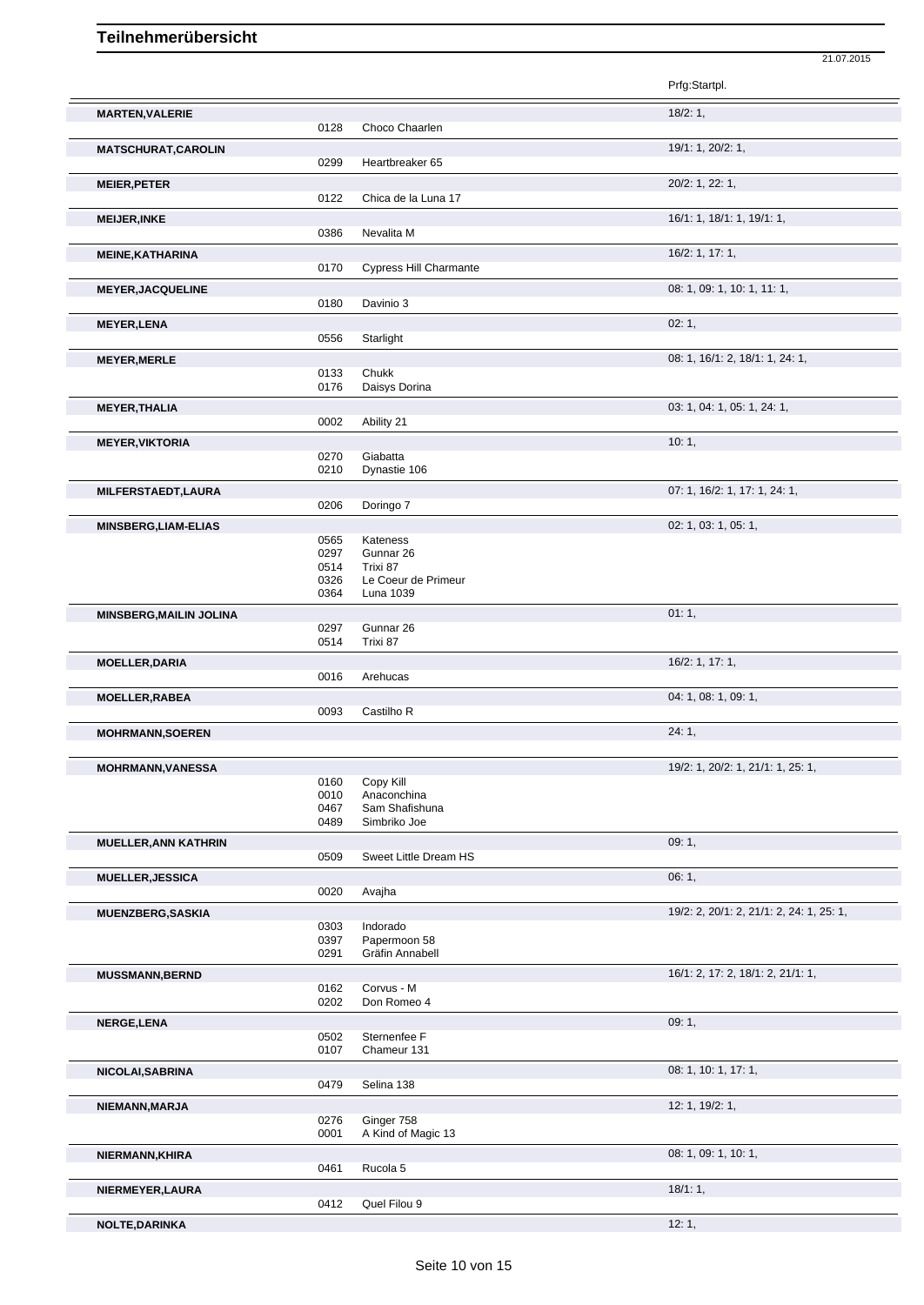|                             |      |                            | Prfg:Startpl.                            |
|-----------------------------|------|----------------------------|------------------------------------------|
|                             | 0105 | Chaine                     |                                          |
|                             |      |                            |                                          |
| NORDHORN, MARK              | 0293 | Gramsel 2                  | 16/2: 1, 17: 1,                          |
|                             | 0041 | Body of proof              |                                          |
| NORDHORN, THOMAS            |      |                            | 24:1,                                    |
|                             | 0193 | Djamilo 4                  |                                          |
|                             | 0503 | Stratego FH                |                                          |
|                             | 0511 | Tacita von der Held        |                                          |
| NORTHE, KATHARINA           |      |                            | 08: 1, 16/2: 1, 17: 1,                   |
|                             | 0390 | Nordika 7                  |                                          |
|                             | 0234 | Fedora 29                  |                                          |
|                             | 0534 | Waika 48                   |                                          |
| <b>OSSENKOP, JULE</b>       |      |                            | 04: 1, 08: 1,                            |
|                             | 0548 | Winna 3                    |                                          |
| <b>PASCHA, SHALINE</b>      |      |                            | 19/2: 1, 20/1: 1,                        |
|                             | 0462 | Running man AA             |                                          |
|                             | 0384 | Navajo 203                 |                                          |
| <b>PASKEVICIUS, ANDRIUS</b> |      |                            | 12: 1, 13: 2, 14: 2, 15: 1,              |
|                             | 0123 | Chica de la Sola           |                                          |
|                             | 0136 | Claudio K                  |                                          |
|                             | 0510 | Szia                       |                                          |
|                             | 0120 | Chess 42                   |                                          |
| PERSON, LAURA               |      |                            | 03: 1, 04: 1,                            |
|                             | 0323 | Landwirbel 2               |                                          |
| PETER, CELINE               |      |                            | 04: 1, 08: 1,                            |
|                             | 0273 | Gimbli                     |                                          |
| PIEPER, JAN                 |      |                            | 12: 1, 14: 2, 15: 1,                     |
|                             | 0520 | Vanderbilt 10              |                                          |
|                             | 0521 | Varus 74                   |                                          |
|                             | 0083 | Carlos 733                 |                                          |
|                             | 0012 | Angelina 325               |                                          |
|                             | 0046 | Cadcle                     |                                          |
| POHLMANN, MASCHA            |      |                            | 17: 1, 18/1: 1, 19/1: 1,                 |
|                             | 0260 | Frisco 113                 |                                          |
| RAEFLE, JAN-NIKLAS          |      |                            | 16/2: 1, 17: 1,                          |
|                             | 0029 | Barcelona 47               |                                          |
| RAESTRUP, KATHARINA         |      |                            | 16/1: 1, 17: 1, 19/1: 1,                 |
|                             | 0300 | Hermann G                  |                                          |
|                             | 0339 | Lisianna                   |                                          |
| <b>REDEKER, AMELIE</b>      |      |                            | 13: 1, 16/1: 2, 18/2: 2, 19/2: 1, 20/1:  |
|                             |      |                            | 1, 21/1: 1, 25: 1,                       |
|                             | 0008 | Amy 162                    |                                          |
|                             | 0114 | Charly 1463                |                                          |
|                             | 0115 | Charly. S                  |                                          |
|                             | 0044 | Brouwershaven's Lucky Love |                                          |
| REDEKER, ANIKA              |      |                            | 12:1,                                    |
|                             | 0099 | Celleste 2                 |                                          |
| REDEKER, ANNA-SOPHIA        |      |                            | 03:1,                                    |
|                             | 0044 | Brouwershaven's Lucky Love |                                          |
| <b>REESE, HEINRICH</b>      |      |                            | $21/2$ : 1, 23: 1,                       |
|                             | 0484 | Sheinara                   |                                          |
| <b>REICH, ASTRID</b>        |      |                            | 16/1: 1, 18/1: 1,                        |
|                             | 0004 | Alexa 342                  |                                          |
| <b>REICH, CHRISTOPH</b>     |      |                            | 12: 1, 14: 1,                            |
|                             | 0494 | <b>Sky 160</b>             |                                          |
|                             |      |                            |                                          |
| <b>REINKENSMEIER, LUISA</b> |      |                            | 16/2: 1, 19/2: 1,                        |
|                             | 0516 | Undercover 5               |                                          |
| <b>RITZ, EILEEN</b>         |      |                            | 04:1,                                    |
|                             | 0559 | Mandus Black Magic         |                                          |
| <b>RODE, MAREN</b>          |      |                            | 20/2: 1, 22: 1,                          |
|                             | 0076 | Caprice 369                |                                          |
| RODENBERG, MARINA           |      |                            | 20/2: 1, 21/2: 1, 22: 1, 24: 1,          |
|                             | 0144 | Collin 121                 |                                          |
|                             |      |                            | 14: 1, 17: 1, 18/1: 1, 20/1: 1, 21/1: 1, |
| <b>RODENBERG, TOBIAS</b>    |      |                            | 25:1,                                    |
|                             | 0062 | Camaro 123                 |                                          |
|                             |      |                            |                                          |
| <b>ROEHR, THORSTEN</b>      | 0421 | Quinta Sophie              | 12: 2, 14: 2, 15: 1, 22: 1,              |
|                             | 0414 | Queshoua                   |                                          |
|                             |      |                            |                                          |

<sup>0425</sup> Quiruna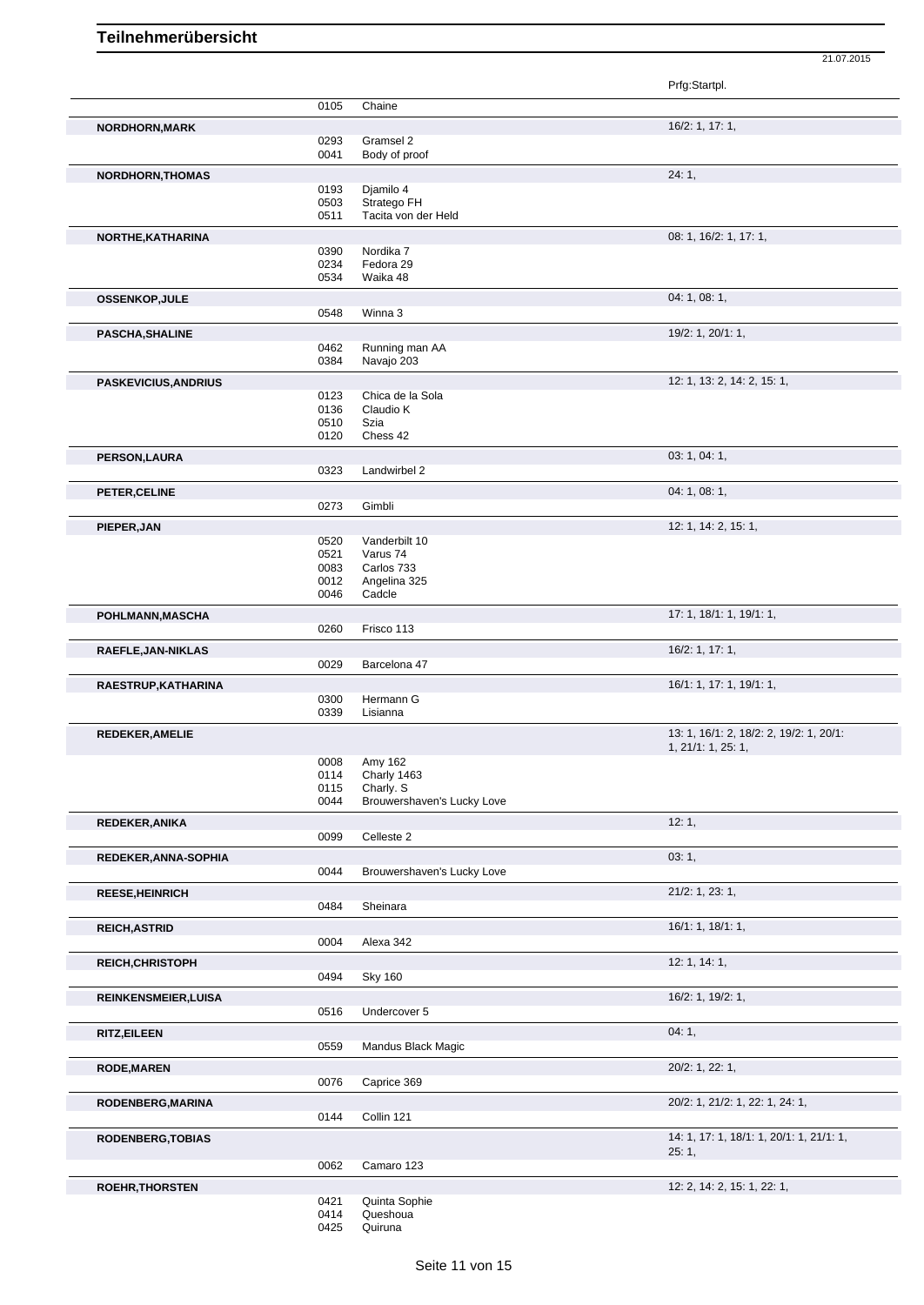|                                      |              |                               | Prfg:Startpl.                              |
|--------------------------------------|--------------|-------------------------------|--------------------------------------------|
| <b>ROHLFING, COLIN</b>               |              |                               | 02: 1, 03: 1, 04: 1,                       |
|                                      | 0554         | Stella                        |                                            |
| <b>RUETER, JENNIFER</b>              | 0366         | Lysander 108                  | 19/1: 1, 20/1: 1, 21/1: 1, 24: 1, 25: 1,   |
| <b>RUHE, MAREIKE</b>                 |              |                               | 21/2: 1, 23: 1,                            |
|                                      | 0151         | Connor 57                     |                                            |
| RUHMSCHOETTEL, CAROLINE              |              |                               | 24:1,                                      |
|                                      | 0446         | Rien ne va plus 39            |                                            |
| <b>RUNGE, JOLINA</b>                 |              |                               | 01:1,                                      |
|                                      | 0562         | Nelli                         |                                            |
| <b>RUNGE, JONAS</b>                  |              |                               | 16/1: 1, 18/2: 1, 20/1: 1, 24: 1,          |
|                                      | 0437<br>0018 | Ready to fly 12<br>Assilabico |                                            |
| <b>RUNGE, KLAUS</b>                  |              |                               | 21/1: 2, 23: 1,                            |
|                                      | 0545         | Whistler 7                    |                                            |
|                                      | 0540         | Weggis R                      |                                            |
|                                      | 0308         | Jiasan Jive R                 |                                            |
|                                      | 0310         | Jumanji R                     |                                            |
|                                      | 0529         | Vicky Vacitta R<br>Quarina R  |                                            |
|                                      | 0409<br>0410 | Quassina R                    |                                            |
| SANDER, KATHRIN                      |              |                               | 06: 1, 16/2: 1,                            |
|                                      | 0248         | First Lady 234                |                                            |
| <b>SCHAEFER, HEINZ-GUENTER</b>       |              |                               | 19/1: 1, 21/2: 1, 22: 1, 23: 1,            |
|                                      | 0243         | Finess 176                    |                                            |
| <b>SCHEFFEL, MEIKE</b>               |              |                               | 12: 1, 14: 1, 16/1: 1,                     |
|                                      | 0126         | Chillout 2                    |                                            |
| <b>SCHELLERSHEIM, XENIA VICTORIA</b> |              |                               | 18/2: 1, 21/1: 1,                          |
|                                      | 0301         | Humphrey 52                   |                                            |
|                                      | 0229         | Fandango 229                  |                                            |
| <b>SCHILD, MEIKE CHRISTINA</b>       | 0491         | Sir Horst                     | 18/1:1,                                    |
|                                      | 0498         | Sophie B                      |                                            |
| <b>SCHLIEP, MILENA</b>               |              |                               | 04:1,                                      |
|                                      | 0573         | Sarkofleur mon Amour          |                                            |
| <b>SCHLUESSLER, VERENA</b>           |              |                               | 16/2:1,                                    |
|                                      | 0256         | Fräulein Flauschig 2          |                                            |
| SCHMETTKAMP, ANN-CATHRIN             |              |                               | 04:1,                                      |
|                                      | 0474         | Schwarmer                     |                                            |
| <b>SCHMIDT, CHRISTIN</b>             |              |                               | 16/2: 1, 17: 1,                            |
|                                      | 0021         | Avatar-Pikeur                 |                                            |
| <b>SCHMIDT, HANNA-JOERDIS</b>        |              |                               | 19/2: 2, 20/1: 1,                          |
|                                      | 0054<br>0367 | Calippo's Boy<br>Mad Max 50   |                                            |
|                                      |              |                               |                                            |
| <b>SCHMIDT, TATJANA</b>              | 0350         | Lorenzo von Matterhorn        | 18/2: 1, 19/2: 1, 20/1: 1, 21/1: 1, 25: 1, |
|                                      | 0239         | Fernet 54                     |                                            |
|                                      | 0129         | Chocolate Coffee              |                                            |
| SCHMIDT, THERESA-VERONA              |              |                               | 08: 1, 09: 1, 16/2: 1, 17: 1,              |
|                                      | 0200         | Domenica 75                   |                                            |
|                                      | 0239         | Fernet 54                     |                                            |
| <b>SCHMITZ, JUERGEN</b>              |              | Extasy V                      | 14:1,                                      |
|                                      | 0224<br>0011 | Angel Dust 7                  |                                            |
|                                      | 0345         | Looping Luie                  |                                            |
| <b>SCHMITZ, SASKIA</b>               |              |                               | 12: 1, 13: 1, 14: 1,                       |
|                                      | 0011         | Angel Dust 7                  |                                            |
|                                      | 0497         | Solero 90                     |                                            |
|                                      | 0345         | Looping Luie                  |                                            |
| SCHNECKENBERGER, TATJANA             |              |                               | 08: 1, 10: 1,                              |
|                                      | 0513         | Tomke fan't Wytfean           |                                            |
| <b>SCHOENBECK, JESSICA</b>           |              |                               | 16/2: 1, 17: 1,                            |
|                                      | 0184         | Di Lara                       |                                            |
| <b>SCHOMBURG, ANDY</b>               |              |                               | 19/2: 1, 20/2: 1, 21/2: 1,                 |
|                                      | 0336         | Lilly 486                     |                                            |
| <b>SCHOMBURG, MICHAEL</b>            |              |                               | 17: 1, 18/1: 1, 19/1: 1, 20/1: 1, 21/1: 1, |
|                                      | 0272<br>0188 | Gigolo 642<br>Diamond Girl 24 |                                            |
|                                      |              |                               |                                            |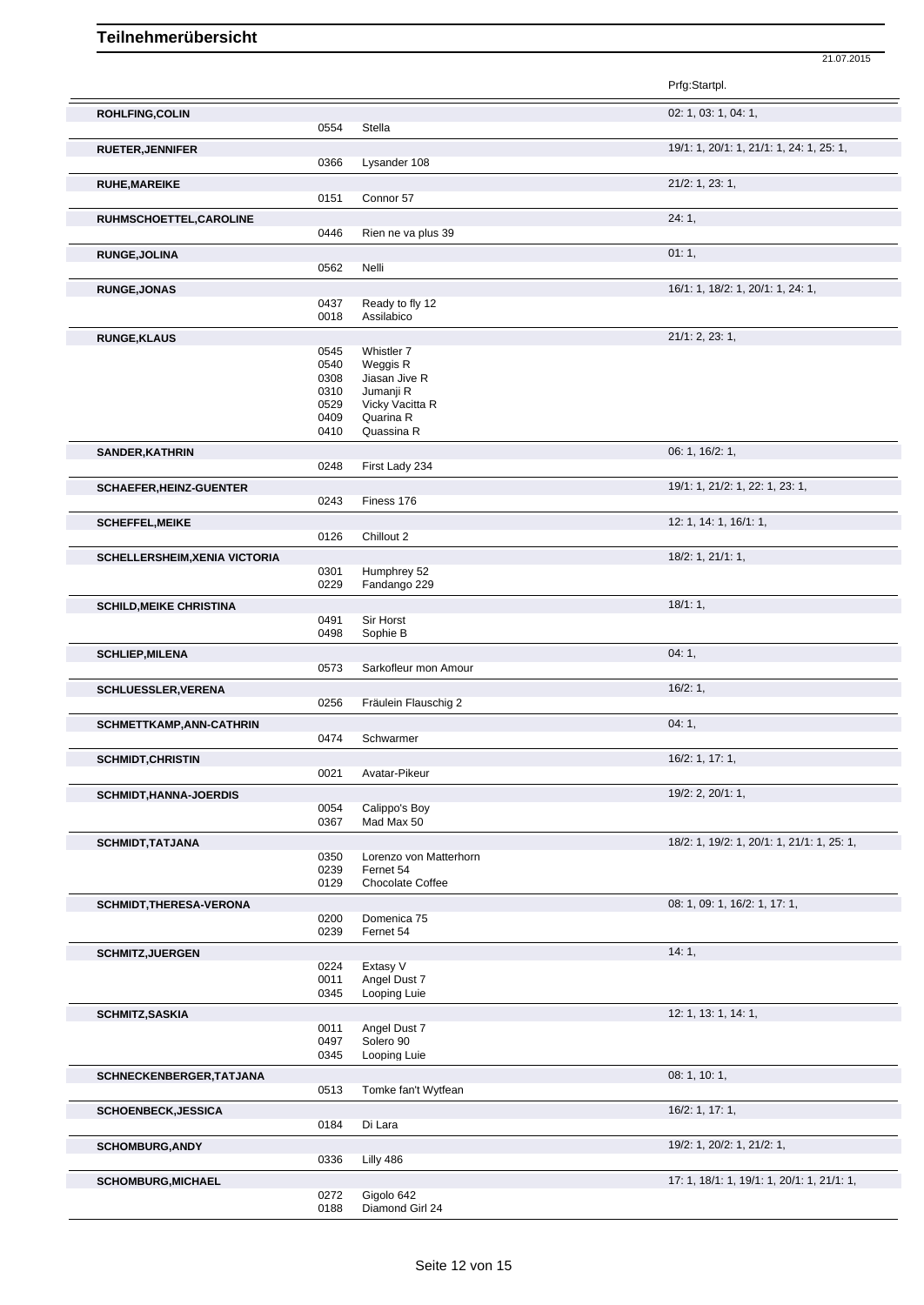|                              |              |                                          | Prfg:Startpl.                              |  |
|------------------------------|--------------|------------------------------------------|--------------------------------------------|--|
| <b>SCHRADER, CHRISTIN</b>    |              | Quipu WB                                 | 16/1: 1, 19/1: 1,                          |  |
|                              | 0423         |                                          |                                            |  |
| SCHROEDER, FRANZISKA         | 0401         | Pia 369                                  | 06: 1, 16/2: 1,                            |  |
|                              | 0326         | Le Coeur de Primeur                      |                                            |  |
|                              | 0364         | Luna 1039                                |                                            |  |
|                              | 0372         | Maly Karino                              |                                            |  |
| <b>SCHULTE, MECKI</b>        |              |                                          | 08: 1, 09: 1, 10: 1, 11: 1,                |  |
|                              | 0027         | <b>Balandra Blue</b>                     |                                            |  |
| <b>SCHULTE, SUSANNE</b>      |              |                                          | 12: 1, 14: 1, 15: 1,                       |  |
|                              | 0415         | Quick Check 2                            |                                            |  |
|                              | 0341         | Lola Cruz                                |                                            |  |
|                              | 0465         | Sally-Braun                              |                                            |  |
|                              | 0330         | LeMarc                                   |                                            |  |
| <b>SCHULZ, MAREIKE</b>       |              |                                          | 09:1,                                      |  |
|                              | 0448         | Rocca-Romina                             |                                            |  |
| <b>SCHULZ, NICOLE</b>        |              |                                          | 12: 1, 14: 1,                              |  |
|                              | 0428         | Radagast R                               |                                            |  |
|                              | 0038         | <b>Blanc Nuit</b>                        |                                            |  |
| <b>SCHULZE, THERESA</b>      |              |                                          | 01:1,                                      |  |
|                              | 0297         | Gunnar 26                                |                                            |  |
| <b>SCHUMACHER, LAURA</b>     |              |                                          | 09: 1, 18/1: 1,                            |  |
|                              | 0402         | Pia 661                                  |                                            |  |
|                              |              |                                          |                                            |  |
| <b>SCHWARZ, KRISTINA</b>     | 0439         | <b>Red Regent</b>                        | 08: 1, 10: 1,                              |  |
|                              |              |                                          |                                            |  |
| <b>SCHWELGIN, ANNA</b>       |              |                                          | 07:2,                                      |  |
|                              | 0570         | Diexie 2                                 |                                            |  |
|                              | 0003         | Acatenanga 8                             |                                            |  |
| <b>SCHWENTKER, SOEREN</b>    |              |                                          | 09: 1, 10: 1, 11: 1,                       |  |
|                              | 0453         | Ronja Royal 2                            |                                            |  |
|                              | 0032         | Beau Geste S                             |                                            |  |
| <b>SCHWIER, NELE</b>         |              |                                          | 08:1,                                      |  |
|                              | 0107         | Chameur 131                              |                                            |  |
|                              | 0375         | Mentano 3                                |                                            |  |
| <b>SCHWIERKING, KENYA</b>    |              |                                          | 04: 1, 06: 1, 08: 1, 09: 1,                |  |
|                              | 0298         | Happy Hightrick                          |                                            |  |
|                              | 0236         | <b>Felix 2149</b>                        |                                            |  |
| <b>SCHWIERKING, MALI</b>     |              |                                          | 08: 1, 09: 1, 10: 1, 19/2: 1, 20/2: 1,     |  |
|                              |              |                                          | 21/2: 1, 22: 1, 23: 1, 25: 1,              |  |
|                              | 0440         | <b>Red Sunrise</b>                       |                                            |  |
|                              | 0394         | Othello 174                              |                                            |  |
|                              | 0028<br>0236 | <b>Baloo Byager</b><br><b>Felix 2149</b> |                                            |  |
|                              |              |                                          |                                            |  |
| <b>SEEDER, DENISE</b>        |              |                                          | 16/2: 1, 17: 1,                            |  |
|                              | 0067         | Can You Fly                              |                                            |  |
| <b>SEIFERT, JESSICA</b>      |              |                                          | 16/2: 1, 17: 1, 24: 1,                     |  |
|                              | 0284         | Golden Toast                             |                                            |  |
| SEIFERT, VANESSA             |              |                                          | 18/2: 1, 19/1: 1, 20/1: 1, 21/1: 1, 24: 1, |  |
|                              | 0098         | Cecilie 8                                |                                            |  |
| <b>SELL, FABIENNE</b>        |              |                                          | 10:1,                                      |  |
|                              | 0150         | Conner 56                                |                                            |  |
| <b>SELLER-EVERDING, DIRK</b> |              |                                          | 10:1, 11:1,                                |  |
|                              | 0543         | Wendy 888                                |                                            |  |
|                              | 0179         | Dark Lady 49                             |                                            |  |
| <b>SENTNER, JULIA</b>        |              |                                          | 06: 1, 07: 1, 08: 1, 09: 1, 16/2: 1,       |  |
|                              | 0263         | Gaitano 15                               |                                            |  |
|                              | 0459         | Rubens M                                 |                                            |  |
|                              |              |                                          | 02: 1, 03: 1, 05: 1,                       |  |
| SIEBE, ANNA LENA             | 0561         | Montagu                                  |                                            |  |
|                              |              |                                          |                                            |  |
| SIEBE, MICHAELA              |              |                                          | 18/1:1,                                    |  |
|                              | 0154         | Contigo 44                               |                                            |  |
| SIEBERT, NINA                |              |                                          | 18/2: 1, 19/1: 1, 20/2: 1, 21/2: 2, 22:    |  |
|                              |              |                                          | 1, 25: 1,                                  |  |
|                              | 0134         | Ci Ci Top                                |                                            |  |
|                              | 0147         | Come Back 19                             |                                            |  |
| SIEVERT, LINDA               |              |                                          | 07: 1, 08: 1, 09: 1, 10: 1, 17: 1,         |  |
|                              | 0237         | Ferdinand 233                            |                                            |  |
| <b>SMITZ, SIMONE</b>         |              |                                          | 12: 1, 13: 1, 14: 2, 15: 1,                |  |
|                              | 0082         | Carlina B                                |                                            |  |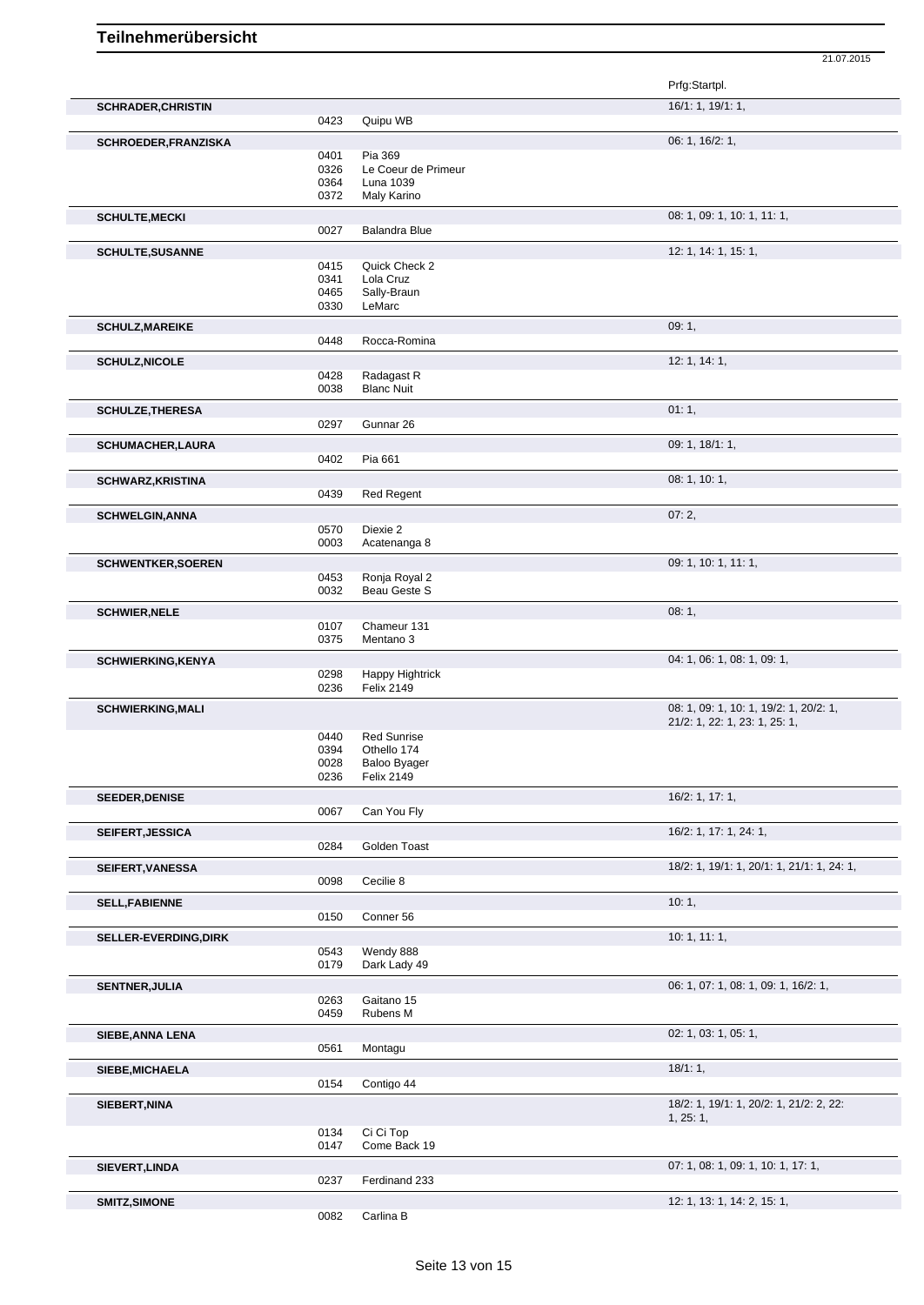|                             |              |                                | Prfg:Startpl.                            |
|-----------------------------|--------------|--------------------------------|------------------------------------------|
|                             | 0106<br>0074 | Chakira B<br>Capalua 3         |                                          |
| SOMMER, JANNE               |              |                                | 04:1,                                    |
| STAHLHUT, MARISA            |              |                                | 06: 1, 08: 1, 16/2: 1,                   |
|                             | 0452         | Ronja 2289                     |                                          |
| <b>STEEGE, RAINER</b>       | 0063         | Camilla 136                    | 12: 2, 14: 2, 15: 2,                     |
|                             | 0309         | Joaquin 3                      |                                          |
| STEINKUHLE, SASKIA          |              |                                | 16/1: 2, 17: 1, 18/2: 1, 19/1: 1, 24: 1, |
|                             | 0434         | Rasputhin M                    |                                          |
|                             | 0216         | Emilia 27                      |                                          |
| <b>STOEVER, SHARI</b>       |              |                                | 04: 1, 08: 1, 09: 1,                     |
|                             | 0225         | Fabella - Luna                 |                                          |
| STROHMEYER, ANN-JOSEPHINE   | 0377         | Merle 141                      | 07: 1, 16/2: 1, 17: 1,                   |
|                             |              |                                | 08: 1, 09: 1,                            |
| STROHMEYER, JULIA-JOY       | 0377         | Merle 141                      |                                          |
|                             | 0469         | Sandro 448                     |                                          |
| <b>STUEVEN, RIEKE</b>       |              |                                | 18/2: 1, 21/1: 1,                        |
|                             | 0280         | Glamorous M                    |                                          |
| SZALAI, ZOLTAN              |              |                                | 20/1: 1, 21/1: 1, 23: 1,                 |
|                             | 0158<br>0266 | Cool Socks<br>Geniusz 4        |                                          |
|                             |              |                                |                                          |
| TIEKENHENRICH, SABINE       | 0132         | Christof - Athletico           | 22: 1, 23: 1,                            |
|                             |              |                                | 08: 1, 09: 1,                            |
| <b>TIESTE, FRANZISKA</b>    | 0247         | Fiorenza 5                     |                                          |
| <b>TISCHLER, MAREIKE</b>    |              |                                | 19/2: 1, 22: 1,                          |
|                             | 0349         | <b>Lord Festus</b>             |                                          |
| <b>VEHMEIER, ELFRIEDE</b>   |              |                                | 12: 1, 19/1: 1, 20/1: 1,                 |
|                             | 0531         | Vita 19                        |                                          |
|                             | 0306         | lvy 17                         |                                          |
|                             | 0102<br>0220 | Cessia<br>Emma S               |                                          |
|                             | 0329         | Leitmayr                       |                                          |
| <b>VINCENT, DOROTHEA</b>    |              |                                | 18/2: 1, 21/1: 1,                        |
|                             | 0508         | Sunday-D                       |                                          |
| <b>VOGT, DESIREE</b>        |              |                                | 06: 1, 16/2: 1,                          |
|                             | 0080         | Carl 84                        |                                          |
| <b>VOGT, MAREN</b>          |              |                                | 06: 1, 24: 1,                            |
|                             | 0571         | Jonny 318                      |                                          |
| <b>VOGT, VERENA</b>         |              |                                | 04:1,                                    |
|                             | 0189         | Diandra 39                     |                                          |
| <b>VORTMEYER, ANIELA</b>    | 0476         | Scolari 10                     | 09:1,                                    |
|                             |              |                                |                                          |
| <b>VORTMEYER, FRANZISKA</b> | 0251         | Flieder Traum                  | 06:1,                                    |
| <b>VORTMEYER, LUISA</b>     |              |                                | 16/2: 1, 17: 1,                          |
|                             | 0251         | Flieder Traum                  |                                          |
| <b>WAGNER,CAYA-SOPHIE</b>   |              |                                | 07: 1, 16/2: 1,                          |
|                             | 0246         | Fioness <sub>2</sub>           |                                          |
| <b>WAGNER, CHRISTINA</b>    |              |                                | 10:1, 11:1,                              |
|                             | 0353         | Louis 294                      |                                          |
| <b>WAGNER, KAI-UWE</b>      |              |                                | 19/1: 1, 20/1: 1,                        |
|                             | 0363         | Lukumaris                      |                                          |
| <b>WALLBAUM,LISA</b>        |              |                                | 16/1: 1, 17: 1, 19/2: 1,                 |
|                             | 0137         | Clever Investment K            |                                          |
|                             | 0551         | Zarchipel                      |                                          |
| WANKELMANN, RABEA           |              |                                | 12: 1, 14: 1,                            |
|                             | 0258<br>0111 | French Kiss RH<br>Chardonnay A |                                          |
|                             | 0143         | Coffee Coachella Lou           |                                          |
| <b>WEBER, JENNIFER</b>      |              |                                | 09: 1, 10: 1, 11: 1, 16/1: 1, 19/1: 1,   |
|                             | 0444         | Rhilana W                      |                                          |
|                             | 0324         | Lascana 9                      |                                          |
| <b>WEBER, SILKE</b>         |              |                                | 16/2: 1, 17: 1, 24: 1,                   |
|                             | 0282         | Godira                         |                                          |